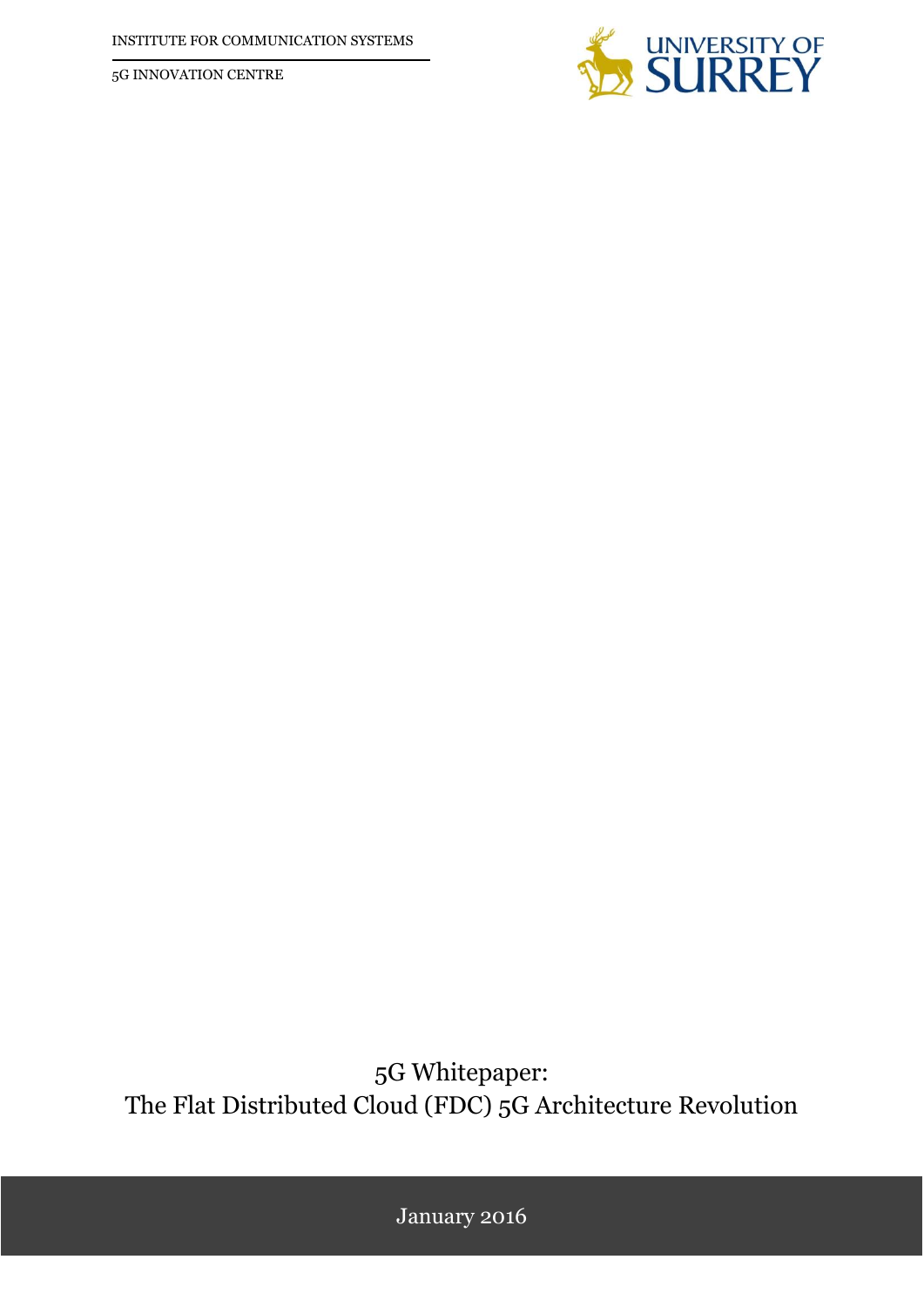

# **Introduction**

This 5GIC whitepaper proposes a disruptive change in architecture for next generation cellular networking that enables a user experience that is perceived as always sufficient for their current context. In order to meet this perception the network is designed so as to always make best use of the resources available at the time of each new communications request applicable to the context of the user at the time.

Traditional networks make use of network configuration, bearer and QoS information to satisfy user requests, but the FDC architecture additionally employs user and network context information such as where, when, why who and what is being requested as well as the users location and location type (home, work, out-and-about) to service requests. The network is also able to make use of learned intelligence gathered from these additional resources both at the device and in the network.

The FDC network will provide communications connection using both fixed and wireless bearers where available and will enable interconnection with traditional wireline, internet, cloud and new content distribution networks.

The vision is of a more connected experience over a dynamic and distributed cloud based architecture that separates the user and control planes and is flatter than the Long Term Evolution network (LTE), further reducing the network hierarchy from 3 layers today to 1 for most cases and two for an estimated 30% of cases.

Amongst the design objectives is a more Context Aware (CA) network that can identify and predict popular content, collate group content and according to mobility context, get the user data/ connection ready 'just in time' by harvesting user profile information that is communicated between user and service and/or network provider.

The proposed architecture provides native support for the Internet of Everything (IoE), in an Internet of Things (IoT) class based manner and proposes enhancing legacy mobile IoT support to add advanced SCADA-like (Supervisory Control and Data Acquisition) control system capabilities to its mobile IoT capabilities by significantly enhancing latency response to enable support for millisecond control loop response time operation over 5G (drones and auto applications).

The network is designed to employ the best of evolving Network Function Virtualisation (NFV) and Software Defined Networking (SDN) implementations and features to address known shortcomings of today's 3GPP based architectures and is able to inter-connect with and support different Radio Access Network (RAN) deployment configurations such as Cloud –RAN (C-RAN), traditional Distributed-RAN (D-RAN) or hybrids of both (H-RAN) according to available transmission options.

# **Connected World 2015**

# *Communications*

Globally, over the last 25 years telecommunications traffic has grown by an astounding amount.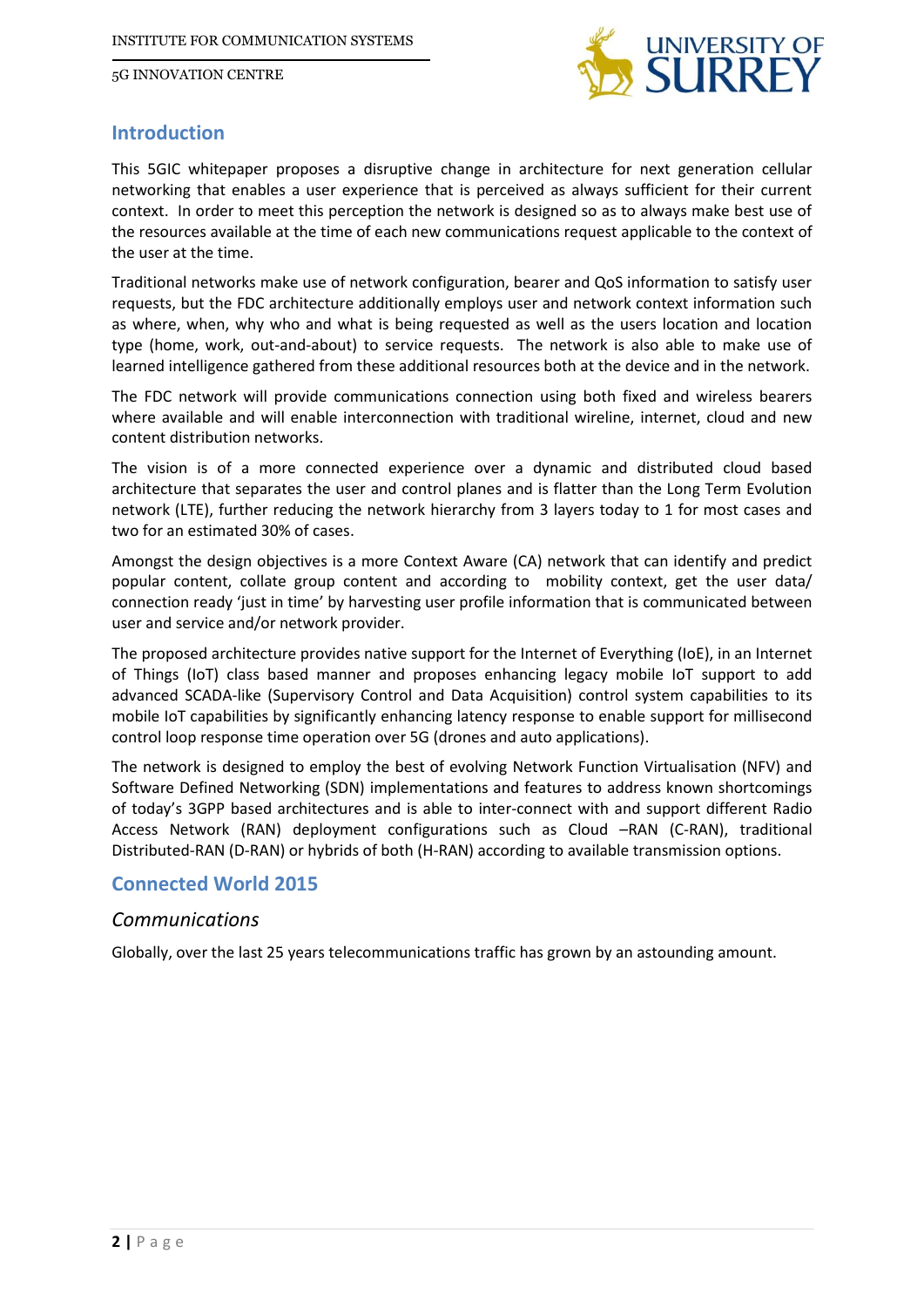



**Figure 1: The world population by selected countries (as of 2015) (for sources se[e Ref-07\)](#page-25-0)**



**Figure 2: The mobile penetration (for sources se[e Ref-08\)](#page-25-1)**

The population growth and corresponding increase in mobile device penetration as depicted in fig. 1, 2, indicate that mobile phone usage has grown from almost zero to over 100% penetration across most of the world regions, and in approximately half of this same time period, broadband support in the home has grown from almost zero to the stage where mean download rate for home owners for >50% of the population of the world, as shown in [Figure 3.](#page-2-0)



**Figure 3: Mean household download speeds (for sources se[e Ref-09\)](#page-25-2)**

<span id="page-2-0"></span>Home broadband subscriptions include an approximate distribution as follows: 20% Fibre, 20% Cable, 80% Copper. Leading global fixed broadband providers estimate that between 1 and 5% of the homes in the world being connected to fixed broadband every year, so that by 2020 even more of the world population will have access to home broadband.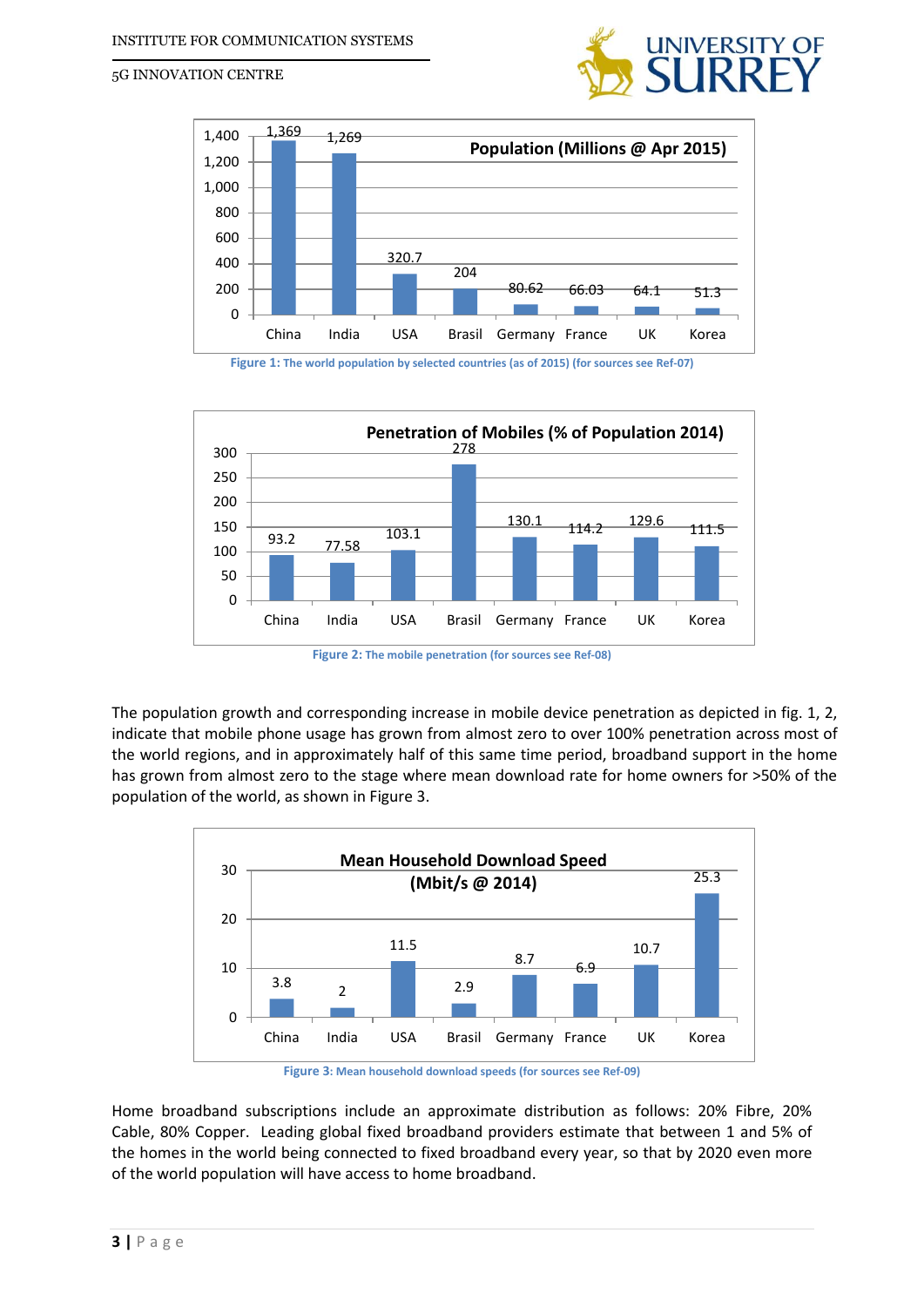

World mobile broadband usage (by all types of subscription) is growing much faster than fixed at a CAGR of 20% [Ref-09]. Mobile broadband has taken longer to take-off but is also is expected to near 100% penetration by user mobile devices by 2020 [The Broadband Commission 2014/ITU].

In Europe today the average consumption of data per month per domestic residence is 20Gbytes per month and rising, whereas mobile connections typically download between 500Mbytes and 1Gbyte per month as is borne out by UK OFCOM statistics and many other similar reports from mobile operators. However, these download volumes are subscription limited not usage limited, so that if subscriptions change (e.g. more generous data caps) most users would download more. Cisco reported that globally, the data volumes over mobile connections grew 69% in 2014. The same report predicts that in 2020 mobile broadband downloads could exceed 20Gbyte per month per subscriber [\[Ref-01\]](#page-25-3).

In, summary the statistics presented for the connected world 2015 indicate that across the globe:

- 1) Population: Many countries are already saturated with mobile coverage, and even the largest markets are nearing saturation independent of continent.
- 2) Wired broadband coverage is largely driven by direct or indirect government influence on the local telecommunications industry so that fixed broadband rates are disparate across the globe but do not correlate with mobile penetration.
- 3) Broadband home rates in most of the world are <20Mbit/second

This leads us to several conclusions for 5G:

- 1) Mobile penetration is likely to be >100% in nearly all markets in 2020
- 2) Rates on mobile broadband are potentially likely to be higher than home
- 3) Unless there are major changes in fixed broadband then mobile broadband is likely to dominate by 2020.
- 4) There is an opportunity to make the next generation mobile network the de-facto communications system

Heterogeneity of devices, diversity of applications and services, maturity of cloud computing technologies together with the need for optimized content delivery, and support for QoS as well as MTC/IoT, present a set of drivers for the design of the next generation highly flexible, intelligent and scalable mobile network architectures.

# *Devices*

Today it is widely accepted that PC sales are declining at an estimated 11% year on year, whilst tablet sales are growing at a rate of >70% [see [Ref-10\]](#page-25-4). Also out of these PC sales most new business and home PCs are now laptop devices, with USB3-docking and Wi-Fi connection to more ergonomic desk-based Human Interfaces (HI) for business use. Clearly more and more, people today prefer a nomadic and/or mobile approach where devices are concerned. Bring Your Own Device (BYOD) has become the standard way we work, and share information, applications and media today.

Clearly a network that enables true device mobility and supports the user of the device to be able to declare the context they are operating the device with, is what is required, whether the device is a BYOD, fixed connected, mobile connected or home, office or other environment based at the time of a communications request.. The FDC does this by adding user profiles to the architecture that can be operated by the user and the network to trade information that is selectively enabled by the user to inform the network of parts of their context that improve their experience. Addition of network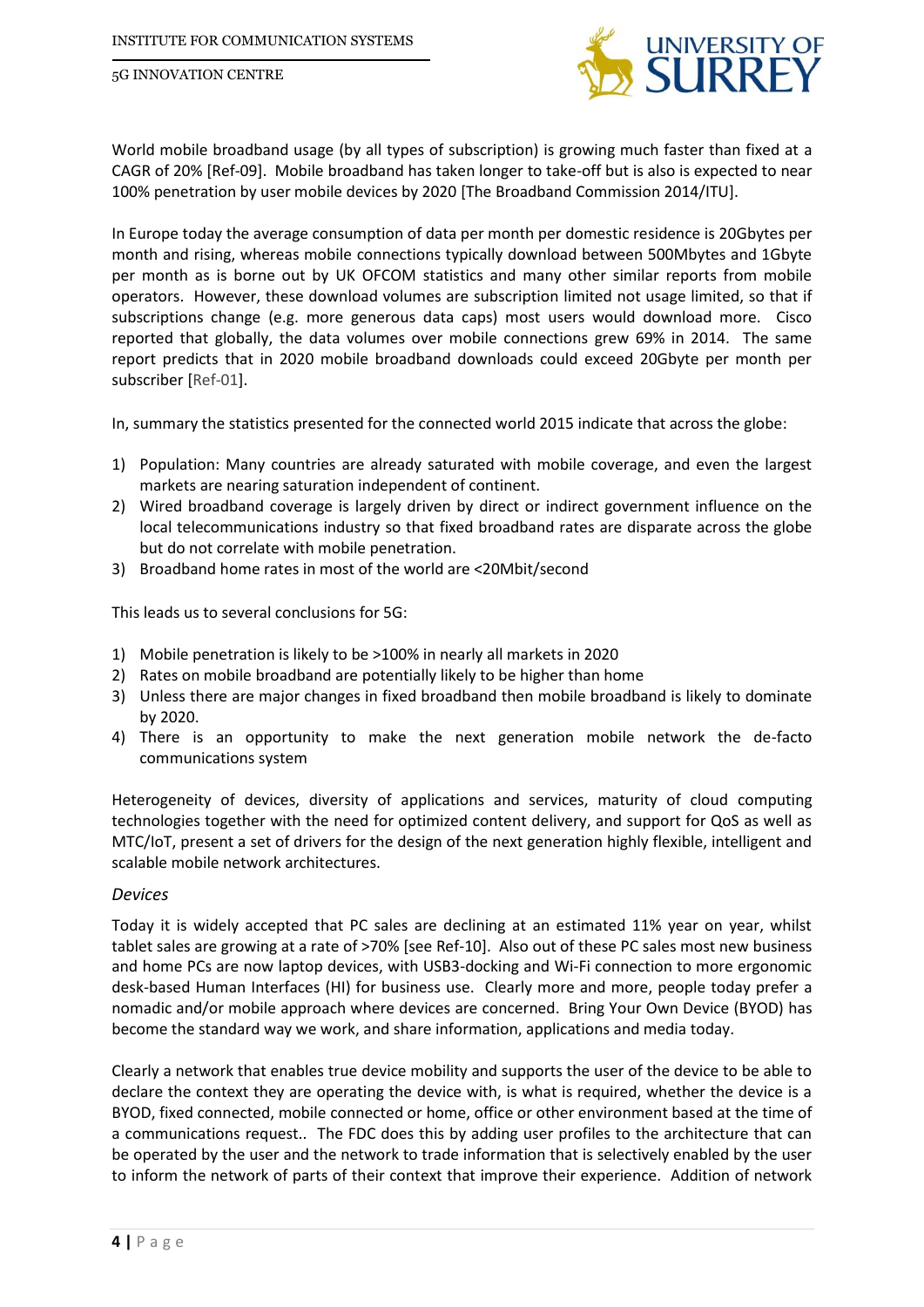

profile information can then similarly be used by the devices and their resident application(s) to further improve their operation and thus further improve the user's experience.

# *Media/Applications*

The way we watch Video and Audio is also changing. We seem to have an insatiable desire for more colour gamut, larger screens and image depth (3D) in our home video habits and global TV sales show no signs of slowing, despite the relative increased costs over the last 25 years. To move these new HD and 4K formats around we have grown to accept that compression is essential and that some quality loss is inevitable (particularly in our Audio habits) yet broadband video distribution continues to thrive. Today 50% of all mobile traffic volume is video and 15% to 20% of traffic volume is social media and photos [see [Ref-11\]](#page-25-5).

The FDC network assumes caching at the edge of the network as a built in feature in order to support extensive use of high capacity media caching of common content and frequently shared content.

# *Cloud and Mobile/ Nomadic Computing*

In the Cloud business area growth is also strong. Computer world reports that in the enterprise computing business, hardware sales were down 24% in 2014 as compared to growth in all of the enterprise and business computing areas put together.



**Figure 4: Year on Year Enterprise Business Spend Dynamics (%age cost change)**

If we take a look at the evolution of cloud computing further, Cisco [Ref-03] report that Storage and Software as a service (SaaS) are booming with infrastructure (IaaS) and platforms (PaaS) lagging behind. Cisco further predicts that this trend will continue to at least 2018.

To meet the growing needs of cloud usage, the FDC network includes a user profile that can support an enhanced cloud experience by supporting frequent and recently used lists for an optimised cloud over 5G experience. In this manner, the FDC includes the capability to support a user's 5G briefcase over the network architecture and allows the user to control the management of the briefcase and their chosen cloud provider(s) via the network.

# *Content Delivery*

Today most global mobile content delivery is handled by a small number of players. All of these players operate cloud-like content systems that are globally or wide-area regionally geographically distributed. However, these systems rarely closely connected with our local communications systems. Some communications operators have taken steps to seek methods to bring these content systems closer to the mobile edge but these methods are currently proprietary. The ETSI, Mobile Edge Computing (MEC) [Ref-05] group is just starting to investigate formalised methods to effect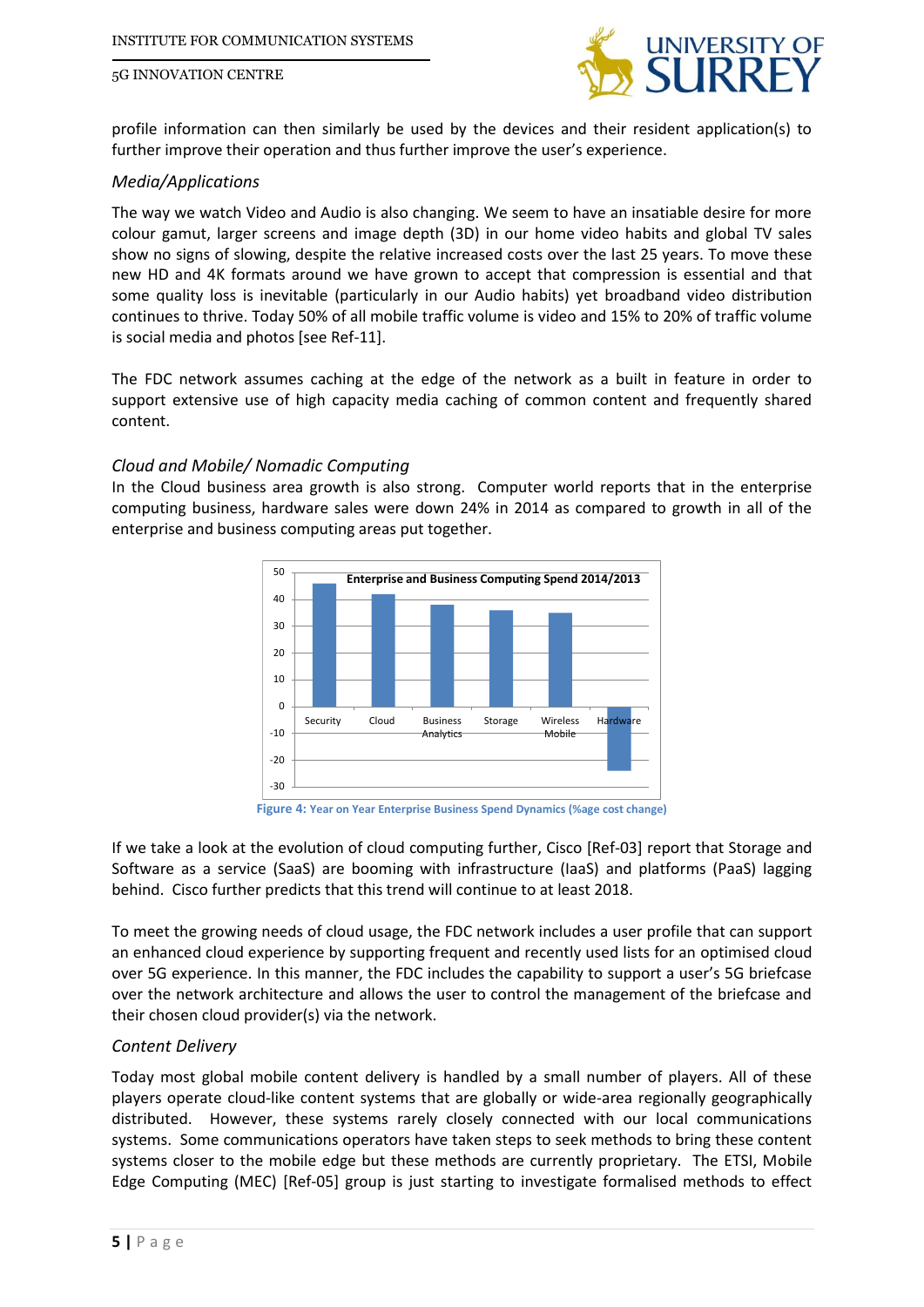

localisation and flattening of content to the edge but few decisions or requirements are published at this stage. This paper proposes that this kind of work is taken much further in order to create a content environment that meets the delay and latency targets that 5G communications systems are seeking to achieve.

Current global content players include Akamai, Google, iPlayer and YouTube, from producers Netflix, BBC, Sky and others. Most of the video content that is distributed over today's end-user communications networks has a common 10% that most people download and then a very long tailed type/tag based variability in the remaining 90% of available content thus making it difficult for mobile operators to operate local content caching to any notably useful degree. [e.g.[: Ref-12\]](#page-25-6)

Content Centric Networking (CCN) and Information Centric Networking (ICN) techniques are common in the academic literature, but practical approaches for implementation are less well developed, for instance in terms of i) a new system for advertising content by content ID ii) realising cheap content control at mobile nodes, iii) integrating a standard content control protocol that works well with mobile control protocols. What is needed for content control is an architecture that inherently supports mobile content control and enables developers to build the practical content control functions that are needed to make it commercial. The FDC separates out traditional Control plane and User Plane but also adds a User Plane Control protocol to do this.

# *Quality of Service (QoS)*

Previous attempts to add QoS controls to a mobile network have been elaborate by design, painful in equipment design and implementation and unfortunately then have proved largely irrelevant or unused in operation. This has been largely because QoS controls have been seen as either too complex or insufficiently supported on an ETE basis to be workable. The IETF have been slightly more successful in their Differentiated Services Code Point (DSCP) approach although once again a small subset of controls is actually operated in most cases. 3GPP have four generations of experience in setting QoS for mobile networks, but provision and exposure of QoS controls to the device/application has proved poor. So it is proposed here that for 5G, each communications 'request' is made more descriptive of the request type, content and performance requires and the network selects the best available QoS controls in the network accordingly.

#### *IoT*

The Internet of Things represents the networking of sensor and actuator devices to the internet for improved discoverability, connectivity, for metering, measurement and monitoring applications and to ultimately enable support for control systems applications to manage these devices. However, public communications today is usually too expensive and slow reacting to effect much more than simple metering support and it does not currently support high end IoT systems for control loops. Current generations of wireless cellular communication systems remain unsuited for SCADA-like control systems because their response time is currently too slow. Note that SCADA-like control systems include IoT based systems for utility distribution and in the future would include Auto-Drive control loops.

# **The 5G Vision**

The 5GIC vision document [Ref-06] sets out an ambitious goal of enabling a world where services are provided wirelessly to the end device by a fixed and mobile (converged) infrastructure that functions across the whole geography, including indoors and outdoors, dense urban centres with capacity challenges, sparse rural locations where coverage is the main challenge, places with existing infrastructure, and also where there is none. The foremost requirement is that the 5G infrastructure should be far more demand/user/device centric with the agility to marshal network/spectrum resources to deliver "always sufficient" data rate and minimal user plane (UP) latency (subject to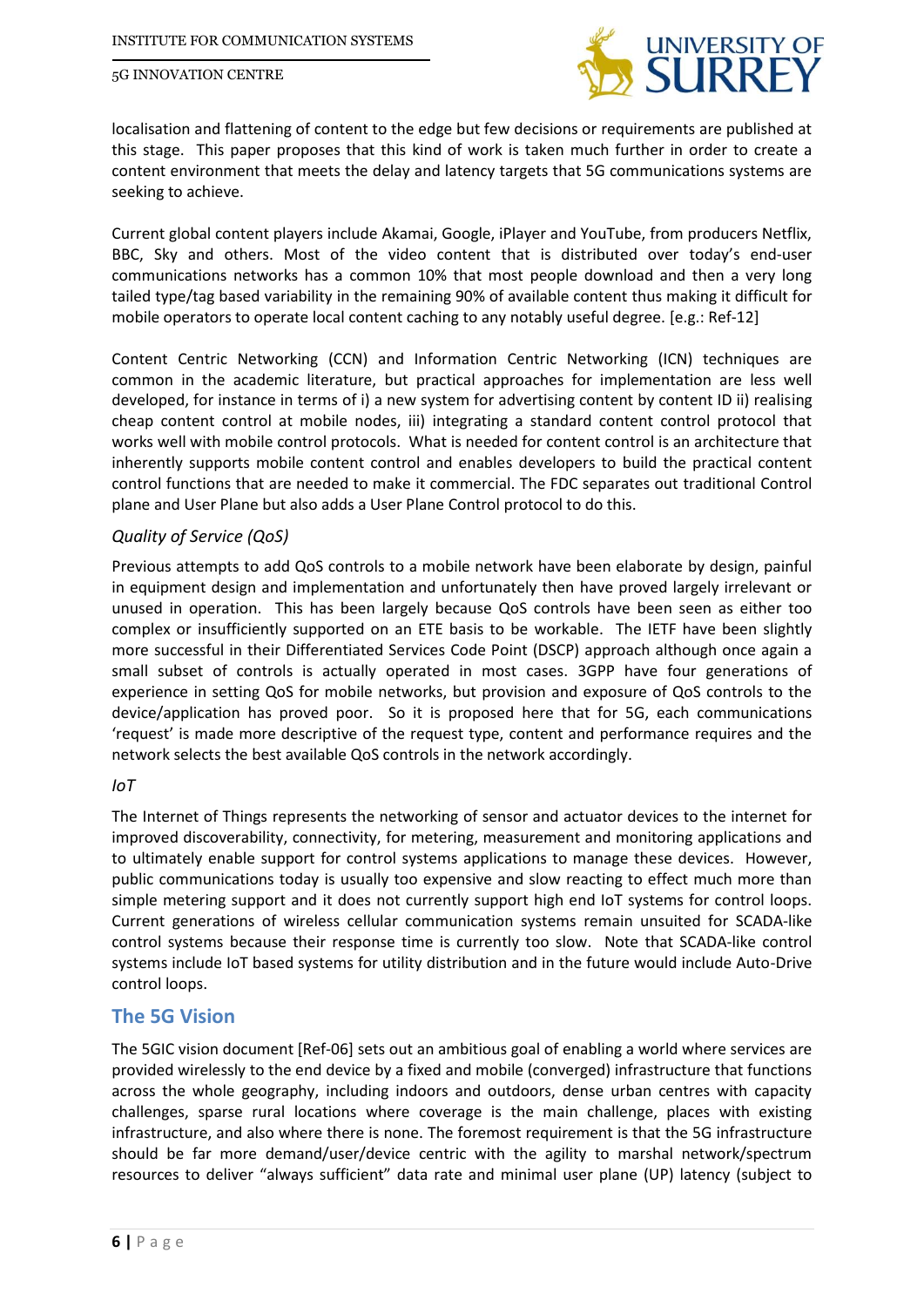

use-case) so as to give the end-user the perception of an infinite capacity environment. Thus a new architecture is expected to address enhancements in terms of:

- 1. *Flexibility*: it should be easy to introduce new services, software upgrades and change traffic management policies and systems
- 2. *Complexity*: should be reduced in terms of implementation, deployment and costs structures
- 3. *Performance:* should be scalable, routing unlimited, UP and CP latency according to use case and traffic management made simple to set, monitor and .adjust

These enhancements are further mapped to the following five generic targets of the 5GIC vision, which are set to provide a route towards much higher performing networks and to a far more predictable Quality of Experience for users.

1. Minimise ETE latency for services and use cases that need this to execute successfully and/or safely.

(e.g.: <=1ms IOT control activation turnaround such as Drone direction control adjustment) (e.g.: <=1s for IoT meter report update)

- 2. Maximise Quality of Experience
- 3. Enable new Applications
- 4. Make more efficient usage of all available communications resources at time of service request
- 5. Continue to minimise network OPEX and CAPEX

The 5GIC vision document does not explicitly declare targets for 5G expected throughputs, but in the design of the FDC, we have assumed that each cluster needs to be able to scale to support up to N x 10Gbit/s per cell in ultra-dense environments and at least 1Gbit/s in suburban areas per cell. It is further assumed that for network nodes providing cluster wide scope, they should be to be able to provide user plane capacity of between 1Gbit/s and N x 10Gbit/s per cluster and ~150-300kbit/s per cluster for the control plane.

# **Requirements for 5G Networks – Operator, Standards & industry Perspective**

An important start in defining 5G has already been made in the Next Generation Mobile Networks (NGMN) [Ref-03][Ref-04] where 25 use cases have been identified, grouped into eight use case families, and serve as input for specification of requirements (as foreseen by a significant number of global mobile network operators) and defining the building blocks of the 5G architecture.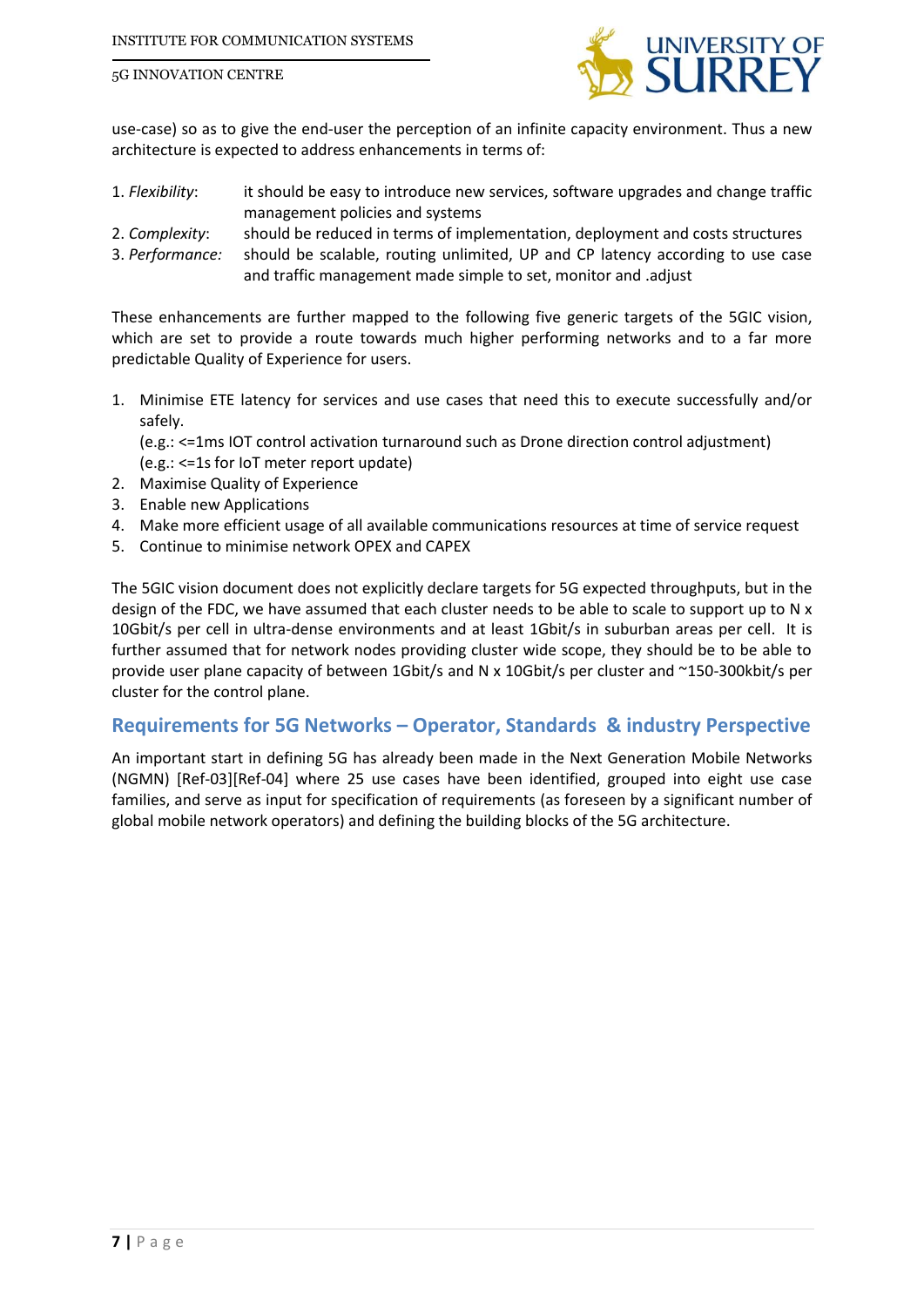



**Figure 5: The eight use case families identified in the NGNM 5G White Paper**

The 3GPP "SMARTER" study of next generation Market and Service Enablers [Ref-13] identifies 59 key use cases for 5G. The document builds on the success of mobile broadband provision afforded by LTE and includes approximately 10 use cases that necessitate ongoing provision of 4G/LTE and then adds new use cases that can only be provided by an enhanced mobile network.

The key difference in approach here is that the authors envisage that text generation mobile networks should be able to present multiple slices of the network to different users and/ or different services for same user depending on their usage context. This "Network Slicing" approach is a key tenet of SMARTER, that 5GIC has analysed as necessitating for  $\sim$  60% of the use cases defined in the document. 5GIC supports the Network Slicing tenet and is working to enable this network architecture feature by supporting with methods to make the network Context Aware in order to support.

The 5GIC has identified three key tenets that a 5G Network architecture should provide, as below:

- i) "the perception of infinite bandwidth",
- ii) "always connected capability",
- iii) "tailored context awareness".

In considering NGMN, 3GPP and 5GIC key tenets, the 5GIC Architecture team has put together a high level set of network architecture requirements to support documented targets, use cases and business models as following.

# **Architecture Requirements**

In order to support 5G, the 5GIC proposes a revolutionary architecture much flatter, cloud based but distributed. We've termed this the Flat Distributed Cloud (FDC) Network architecture. It is designed to meet the following key requirements:

|  |  |  |  | <b>Table 1: 5G Architecture Requirements</b> |
|--|--|--|--|----------------------------------------------|
|--|--|--|--|----------------------------------------------|

| .<br>Reguir<br>rement | $\overline{\phantom{a}}$ DC support |
|-----------------------|-------------------------------------|
|                       |                                     |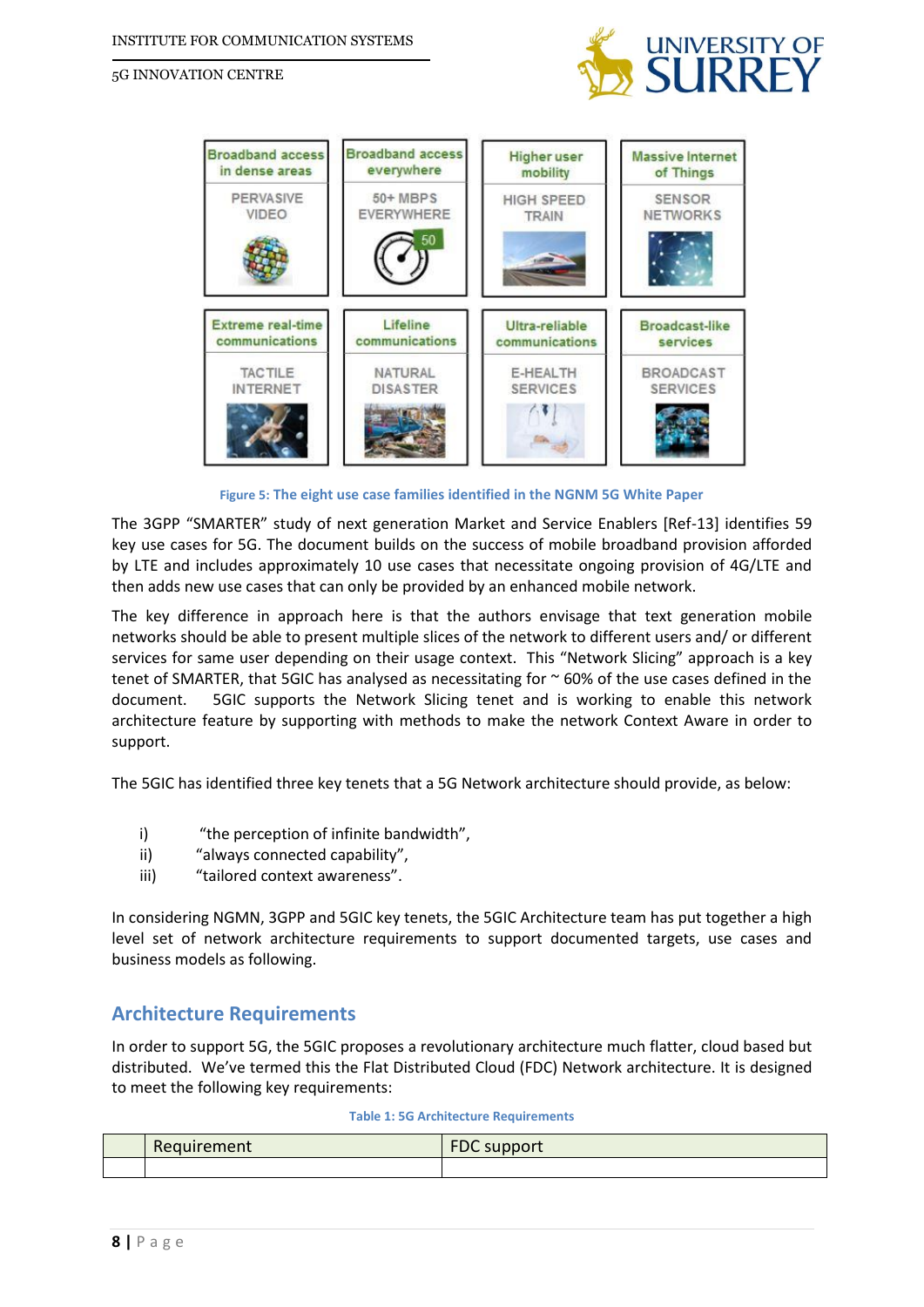

|    | Requirement                                                                                                                                                                                                               | <b>FDC</b> support                                                                                                                                                                                                                                                                                                                                                                                                                                                                                              |
|----|---------------------------------------------------------------------------------------------------------------------------------------------------------------------------------------------------------------------------|-----------------------------------------------------------------------------------------------------------------------------------------------------------------------------------------------------------------------------------------------------------------------------------------------------------------------------------------------------------------------------------------------------------------------------------------------------------------------------------------------------------------|
| 01 | The FDC shall provide distributed cloud<br>based<br>services<br>and<br>architecture<br>flexibility/evolution in a timely manner                                                                                           | The network shall be extremely flexible such that variable<br>horizontally sized clusters of cells are overlaid onto a<br>variety of sizes of datacentres according to number of<br>cells supported and span of connected cells and available<br>transmission. Clusters shall be able to be re-organised on<br>a regular basis as service and load requirements change<br>over time.<br>The network shall also be able to be sliced into N vertical<br>slices across the clusters in order to support different |
|    |                                                                                                                                                                                                                           | services/service groups requiring different performance<br>targets at the same time.<br>The Network therefore needs to be implemented in a soft<br>manner employing NFV and SDN techniques in order to<br>be able to swiftly reconfigure the scope and span of each<br>cluster and vertical slice.<br>All network nodes must be equipped with service                                                                                                                                                           |
|    |                                                                                                                                                                                                                           | compute power as well as supporting communications<br>processing.<br>All network nodes must be equipped with service and                                                                                                                                                                                                                                                                                                                                                                                        |
|    |                                                                                                                                                                                                                           | communications storage capabilities<br>NFV techniques should be employed to build the<br>infrastructure to support flexible Clustering (size of cluster<br>and number of clusters)                                                                                                                                                                                                                                                                                                                              |
|    |                                                                                                                                                                                                                           | SDN support should be employed whenever highly<br>dynamic bearer control is required. For example in dense<br>urban areas with highly dynamic traffic patterns and<br>many different user types in a concentrated area<br>(therefore cost effective to deploy)<br>The network architecture shall be flattened in order to                                                                                                                                                                                       |
|    |                                                                                                                                                                                                                           | keep the cloud network as low latency as possible                                                                                                                                                                                                                                                                                                                                                                                                                                                               |
| 02 | The FDC shall support content centric<br>networking                                                                                                                                                                       | Mobile ICN support must be in-built with the ability to<br>employ User Profiling and Network profiling to tune<br>content optimisation algorithms                                                                                                                                                                                                                                                                                                                                                               |
| 03 | The FDC shall support integrated IoT across<br>a number of different IoT system types.                                                                                                                                    | A number of IoT classes shall be supported in 5G.<br>Legacy IoT class systems shall be able to integrate with<br>the FDC network architecture through the use of mobile<br>L2/3 gateways.                                                                                                                                                                                                                                                                                                                       |
|    |                                                                                                                                                                                                                           | Access times for certain classes of IoT devices shall be<br>significantly enhanced in order to support a SCADA-<br>like/Auto-drive control system class.<br>A static IoT device class shall be supported in order to<br>significantly reduce communications maintenance for low<br>power devices.                                                                                                                                                                                                               |
| 04 | The 5G Architecture shall provide support<br>for Context Aware networking supporting<br>both user and network 5W's to optimise use<br>of available network resources and the<br>service experience delivered to the user. | The FDC shall operate extensible, secure and selective<br>user profile dialogue between user and network and<br>service providers as information object classes that<br>enable various extension features to support optimal<br>slicing, clustering and QoS delivery. User profiles shall<br>provide full '5W' capabilities (what, when, where, why,<br>who)                                                                                                                                                    |
|    |                                                                                                                                                                                                                           | User profiles shall be selectively enabled for application/<br>network usage using secure certificates issued by the<br>user/ users security broker                                                                                                                                                                                                                                                                                                                                                             |
| 05 | Low latency services shall be supported and                                                                                                                                                                               | Separation<br>shall<br>of<br>control<br>user<br>and<br>plane<br>be                                                                                                                                                                                                                                                                                                                                                                                                                                              |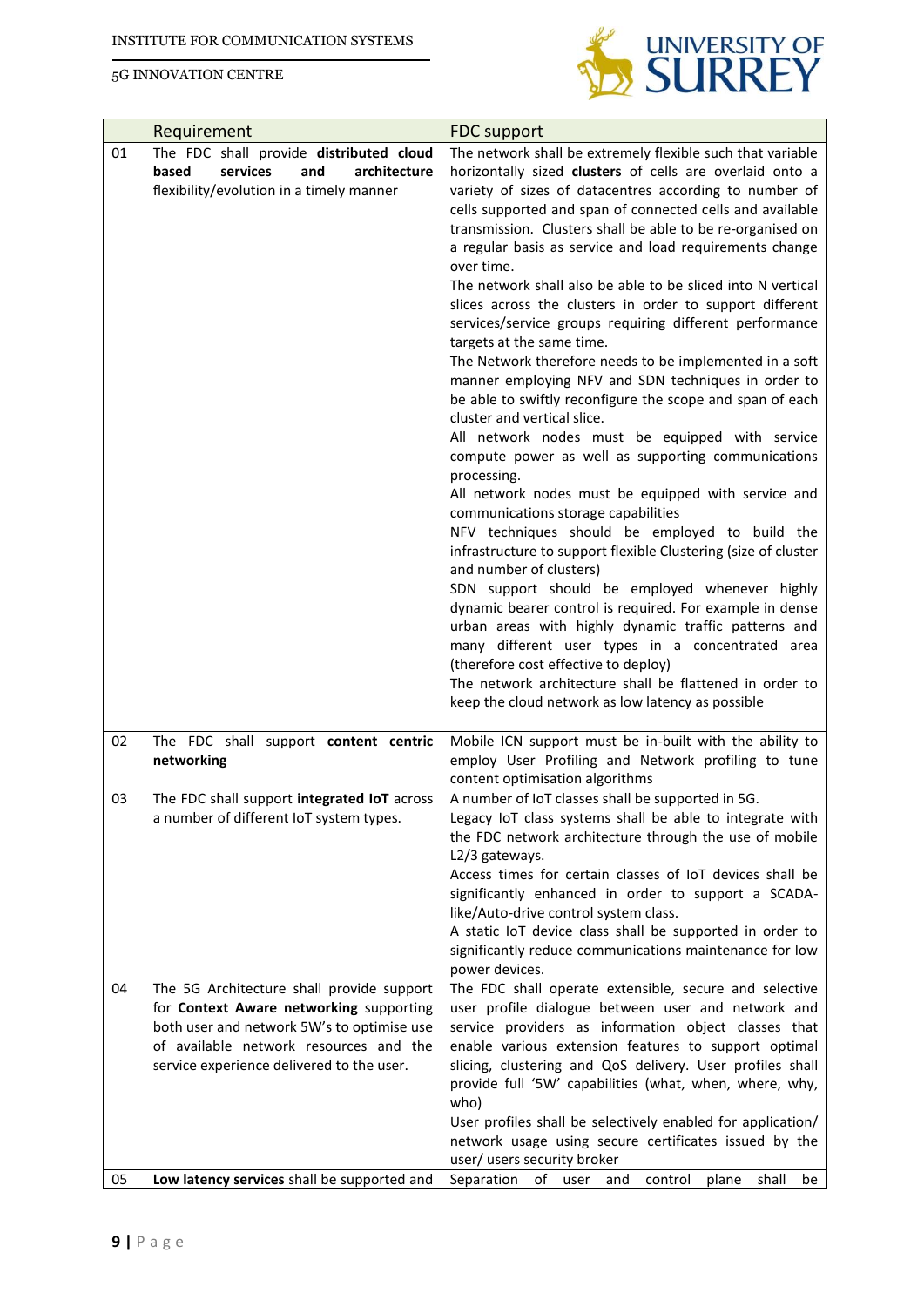

|    | Requirement                                   | FDC support                                                                                           |
|----|-----------------------------------------------|-------------------------------------------------------------------------------------------------------|
|    | download times significantly reduced in       | implemented on an End to End (ETE) basis in order to                                                  |
|    | order to support Cloud computing and fast     | minimise setup times for each new connection and/ or                                                  |
|    | access IoT devices                            | service request.                                                                                      |
|    |                                               | The FDC shall operate predictive signalling in order to                                               |
|    |                                               | reduce signalling load on the network.                                                                |
|    |                                               | The FDC shall support a softRRC in the form of a Common                                               |
|    |                                               | Resource Connection Control Protocol (CRCP) approach in                                               |
|    |                                               | order to provide:                                                                                     |
|    |                                               | Multi-RAT/Fixed Access (FAT) capabilities using                                                       |
|    |                                               | whatever communications bearers are available to                                                      |
|    |                                               | each user device (what) at each time (when) they<br>access the network.                               |
|    |                                               | N-RAT/ FAT (multiple bearers at a time) per device                                                    |
|    |                                               | in<br>order<br>maximise<br>available<br>connection<br>to                                              |
|    |                                               | communication capacity                                                                                |
|    |                                               | Group Connections may be employed for signalling                                                      |
|    |                                               | Dedicated and/ or group connections may be                                                            |
|    |                                               | employed for user access.                                                                             |
|    |                                               | (Note: today, many cloud services are usually fast on a                                               |
|    |                                               | local basis with a good communication link, but remotely                                              |
|    |                                               | are impacted by poor remote communications services                                                   |
|    |                                               | with highly variable latency)                                                                         |
|    |                                               | typically <10-30ms Connection setup time                                                              |
|    |                                               | connection reload time <5ms                                                                           |
|    |                                               | control response time ~1-2 ms<br>$\overline{\phantom{a}}$                                             |
| 06 | The user shall be provided with a universal   | The FDC shall<br>support multiple communications                                                      |
|    | network capability over as large a coverage   | transmission options in order to maximise provision of a<br>common look and feel network architecture |
|    | area as possible.                             | The FDC shall support C-RAN, D-RAN and hybrid -RAN                                                    |
|    |                                               | approaches) according to available transmission in the                                                |
|    |                                               | area where the communications access points are                                                       |
|    |                                               | provided.                                                                                             |
|    |                                               | Control plane coverage of at least 10Mbit/s per cell                                                  |
|    |                                               | geographically                                                                                        |
|    |                                               | User plane coverage of between 10Mbit/s per cell to                                                   |
|    |                                               | M x Gbit/s per cell and N x Gbit/s per user according                                                 |
|    |                                               | to context $(M > N)$                                                                                  |
| 07 | User plane control shall to be more efficient | The FDC shall provide a user plane control (UPc) protocol                                             |
|    | than the GTP/ESM approach of LTE.             | context-aware and allows bearer service<br>that is                                                    |
|    |                                               | negotiation as follows:<br>by service description and user context rather than by                     |
|    |                                               | i)<br>QoS class request                                                                               |
|    |                                               | the network maps the service/context request to<br>ii)                                                |
|    |                                               | available network QoS controls (provided by FDC                                                       |
|    |                                               | network elements)                                                                                     |
|    |                                               | iii) FDC supports a mix of fixed and extensible service and                                           |
|    |                                               | context descriptors which can be used to describe                                                     |
|    |                                               | each service as a UPc protocol.                                                                       |
|    |                                               | iv) Service descriptions are evolved by the operator over                                             |
|    |                                               | time and are managed to be a small number matched                                                     |
|    |                                               | to current subscriber types and numbers.                                                              |
|    |                                               | v)  whilst still maintaining control of Administrative                                                |
|    |                                               | functions such as Charging, Policy Management and                                                     |
|    |                                               | Lawful Intercept                                                                                      |
|    |                                               | The FDC does this with a new protocol called the Meta-                                                |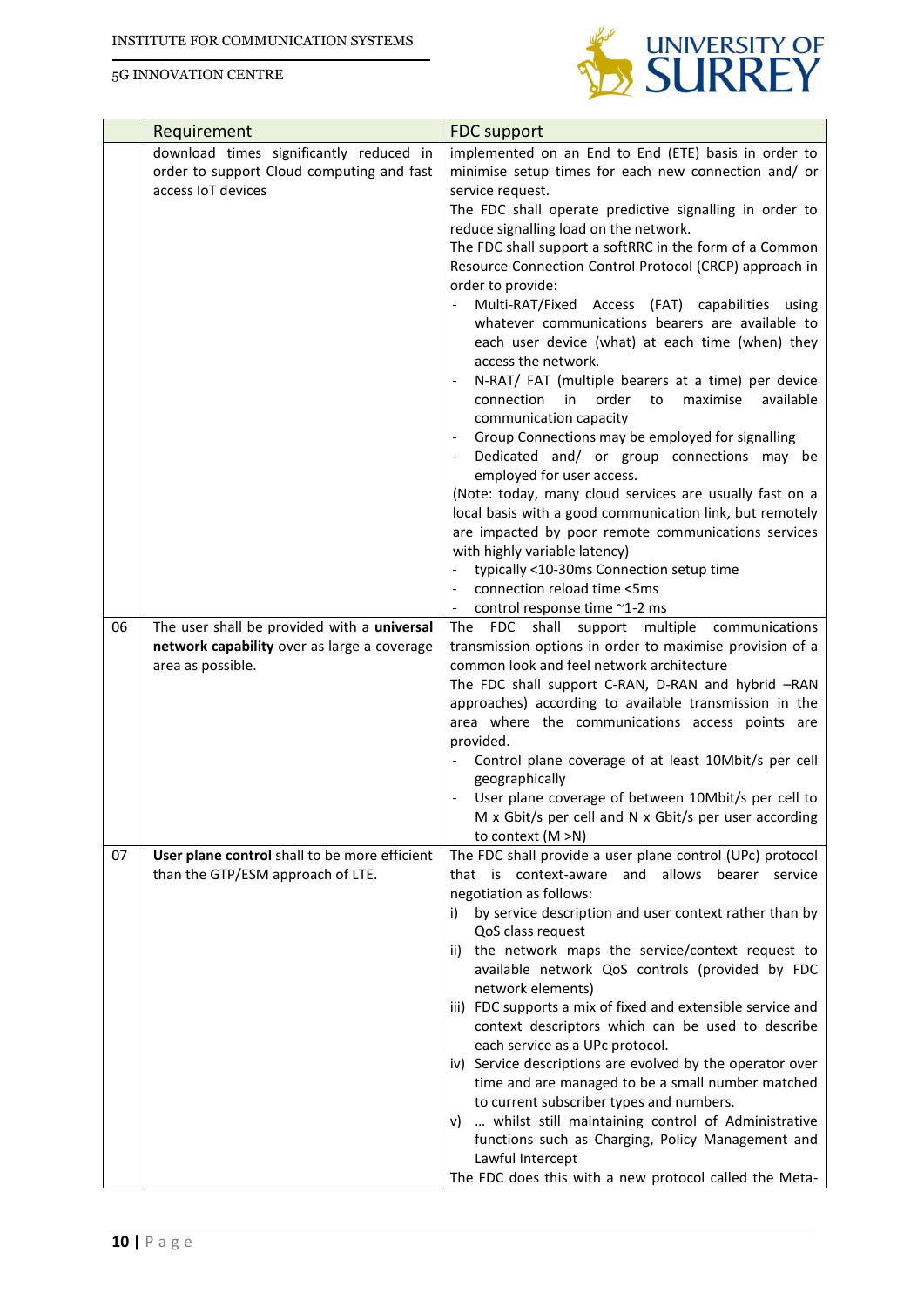

| Requirement | <b>FDC</b> support   |
|-------------|----------------------|
|             | Data Protocol (MDP). |

# **State of the Art Architecture Propositions for 5G**

Considering the existing state of the art for 5G Architecture., there have been several references that provide use cases and performance requirements for a next generation mobile network over the last few years, for example: (Ref-01) NGMN, (Ref-13) SMARTER, (Ref-14) METIS and (Ref-17: IEEE 5G Architecture Requirements. All of these references propose significantly improved performance over that already afforded by LTE-A.

Also, it is noted in the technical papers that high levels of mobility signalling due to ultra-dense deployment of small cells and the massive connectivity requirements of devices/things expected for 5G will place undue demand/load on the core network nodes in the current long-term evolution (LTE) architecture. In fact (Ref-16) NSN on signalling in LTE, notes that signalling is growing faster than user data at present.

To reach the levels of scalability, flexibility and efficient use of resources together with reductions in costs expected in 5G, the main enablers i.e. NFV and SDN, are expected to play an important part. The motivations for introduction of NFV and SDN principles are manifold. NFV represents a framework for soft implementation of virtualized network functions (VNF). Virtualization is applicable to any data plane packet processing and control plane function in mobile networks. The VNFs can be deployed anywhere in the network and the trend towards virtualization of the core network nodes and sub-systems is continuing apace in the form of virtualised evolved packet core (vEPC) or virtualised IP multimedia sub-System (vIMS) offerings already available from a number of equipment vendors today. SDN makes data networks simpler to manage, configure/re-configure, and optimize. Complex control plane (CP) functions are abstracted away from forwarding elements so simplifying the user plane (UP) operations by relocation of control logic to physical or virtual servers running in a data centre. In addition, SDN enables Agile Innovation (operators can literally program their network in real time and when deployed together with NFV, introduce new services a in a matter of hours to days) and Intelligent path management, based on service needs rather than routing configuration and this is important where end users are mobile and bandwidth demands vary widely. SDN is mutually beneficial to NFV but the frameworks are not dependent on each other i.e. network functions can be virtualised and deployed without SDN and vice-versa.

An XaaS (everything as a service) model based on cloud computing (as opposed to relying on resources available locally) and employing SDN and NFV can bring agility to the delivery of services including infrastructure, applications, software or platforms – over a platform that allows businesses to respond quickly to market changes as recommended in most references in this area. Other works e.g. Ref-17 and Ref-18 have advocated adoption of XaaS based models together with a transition to cloud-based architecture to enable 5G advanced infrastructures to be able to offer and deliver "anything", or "everything" as a service.

Lastly it has been noted that efficient design of NAS, service-dependent location of CP protocols and orchestration could also help reduce E2E latency as in Ref-17.

However blind adoption of SDN, NFV and Cloud principles as proposed in many of these papers without placing them in the context of some of the very specific challenges of mobile architectures.

Mobile systems require IP addressing in a mobile context and the mapping of the network across a flexible cellular system whilst handling soft radio scope and resolution onto a group of Cells or Radio units, whilst maintaining administrative functions such as accounting information generation and lawful intercept capability. In fact some initially attractive and inventive mobile network initiatives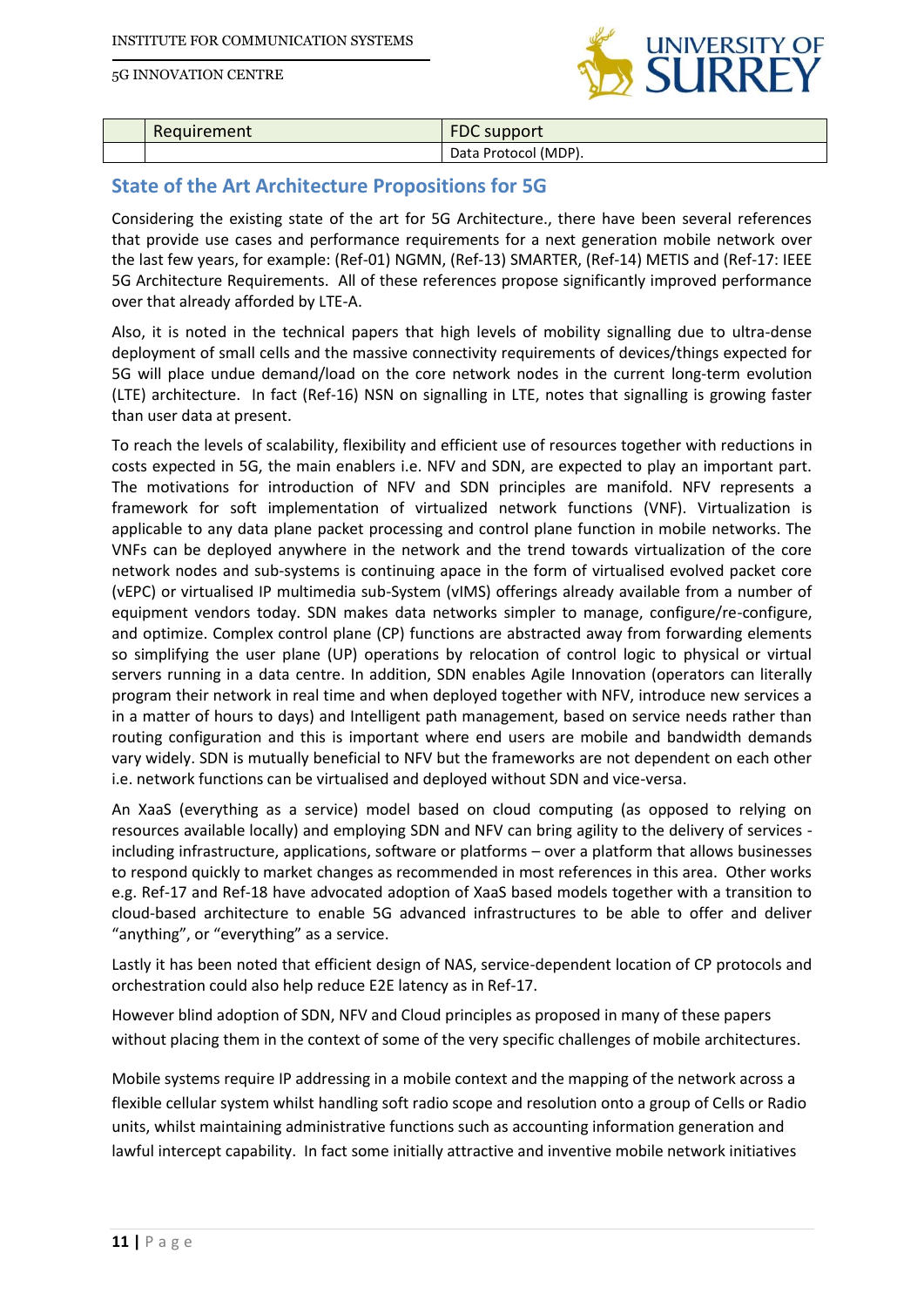

such as SIPTO and ANDSF stream breakout and interoperability have failed to become widespread network optimisation solutions entirely due to their incomplete mobile awareness definitions.

A recent initiative that is being addressed in 3GPP, starts to blend practical evolution with mobile awareness and is called CUPS "Control and User Plane Separation" (Ref-019/ [Figure 6\)](#page-11-0) for advanced LTE architectures. In CUPS, the LTE entities the Serving Gateway (SGW) and Packet Gateway (PGW) are being evolved so that their Control and User plane parts are separated out into their constituent User Plane Node (UPN) and Control Plane Node (CPN) parts in order to provide more flexibility and independent scalability suitable for NFV/SDN implementation whilst maintaining the mobility control afforded by the GPRS Tunnelling Protocol (GTP) which is retained between the evolved nodes.



**Figure 6: 3GPP, Evolved LTE-A CUPS Architecture (LTE-Pro)**

<span id="page-11-0"></span>Note: The 5GIC is currently working with ETSI to investigate next generation protocols as part of a new Industry Standards Group that is being setup called "NGP" to investigate how we can evolve current networking protocols to better support mobile networks and this work is expected to feed into 3GPP work such as "CUPS" and "NexGen" in their Systems Architecture working group 2 which is looking at next generation architecture.

# **The FDC Network**

# *Architecture*

The Flat Distributed Cloud (FDC) architecture is proposed in this document for 5G to meet the requirements outlined in the previous section. In this architecture all nodes are both service and communications enabled with suitable processing and storage. The network is arranged in dynamic virtual Cell Clusters that are in turn overlaid onto Hardware Clusters that are located at key Datacentres of various sizes according to location type and available transmission support.

The architecture is very close to that of the CUPS architecture evolved from LTE, but the Control Plane nodes are mapped directly to MACRO/Umbrella cells as a single function per cluster of cells called the Cluster Controller (CC) and the user plane nodes are mapped to Small Cells as User plane functions called Cluster Member functions whilst the user operates dual connectivity to both the Control-Plane associated Macro-Cell system per Cluster and the most appropriate User Plane Cell within the cell-cluster. So the FDC approach combines Dual connectivity from 3GPP Rel-12, CUPS from Rel-14 and adds Context awareness and clustering to the architecture approach.

It should be noted that there are circumstances where the CC also provides local CM functionality e.g. in the case where it supports a mobile travelling at high speeds and a user plane function at the Macro-Umbrella level is more applicable to support this specific user context type.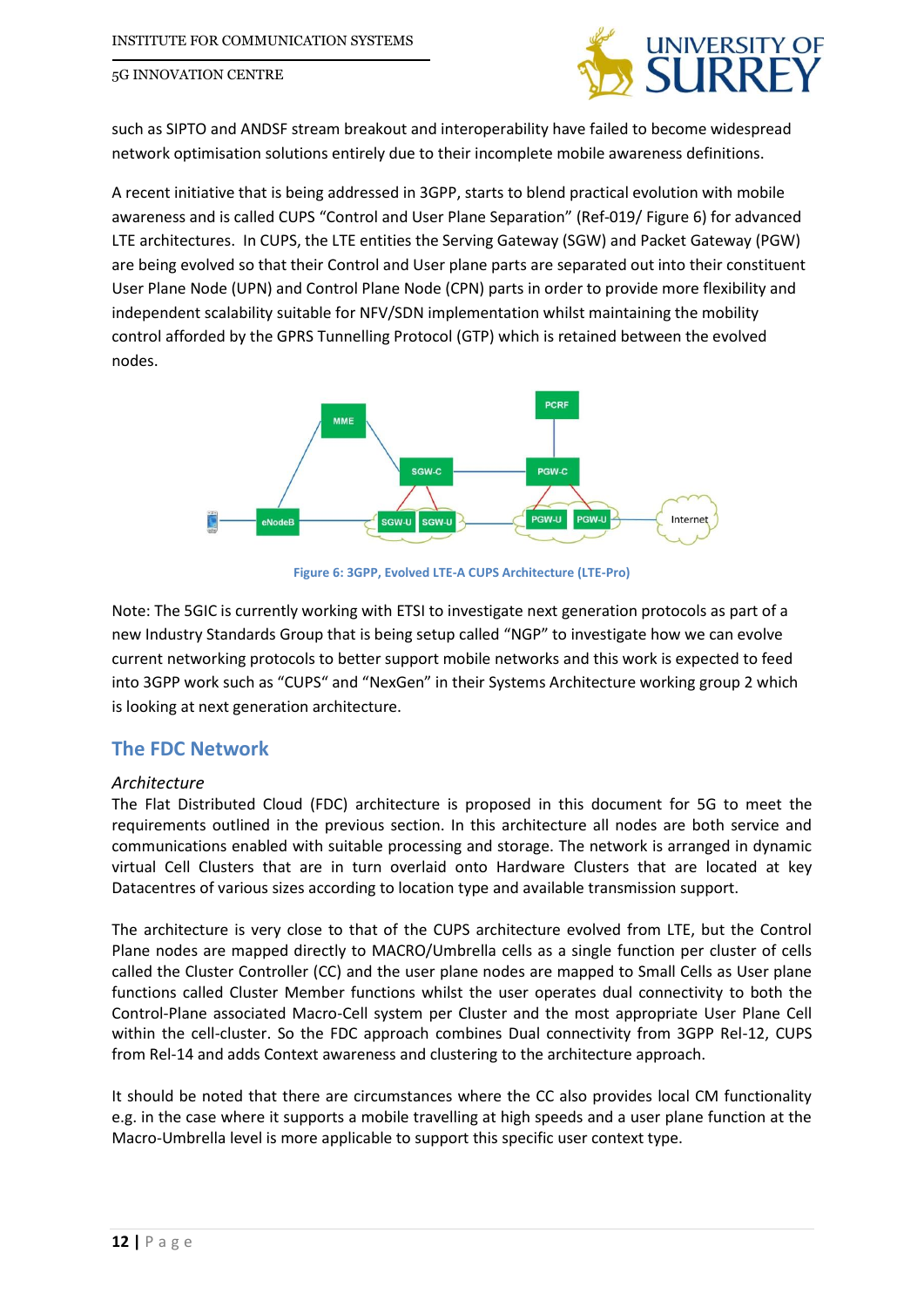

The term "function" is used on purpose as these functions are intended to be implemented as soft entities over an SDN/NFV implemented set of equipment across variously sized datacentres in order that the cluster may be re-organised over time according to service evolution requirements, network slicing configuration and demand load. Re-configuration of this network architecture is envisaged with a suitably named Automatic Cluster Organisation (ACO) algorithm.

The architecture is envisaged as being implemented across a cloud based architecture but unlike the huge centralised clouds that the likes of Google, Apple, Amazon and Microsoft operate that are distributed physically according to used storage demands, the FDC architecture is distributed according to mobile demands.

The FDC also embraces the MEC initiative from ETSI (Ref-20) which adds hardware and software resources to enable caching either at the edge of the network or point of aggregation across a number of cells in order to provide computing and storage enhancement to the mobile functions. In an NFV/SDN flat distributed cloud scenario this means that the CC, CM functions when providing user plane service operate local caching and application processing capabilities.

The FDC operates as follows: a user device connects to a Cluster, umbrella Cell, which supports a Cluster Controller (CC) and directly connects to it to setup the network's communications connection signalling using a contended group connection system.

Once the device has a Control Plane communications connection to the cluster at the Cluster Controller it establishes a group NAS (Network Access Stratum) connection to the Cluster at the Cluster Controller virtual node. The user is then setup a default UP bearer according to their Device/ user profile and mobility (e.g. connect to umbrella id operating with high mobility) by connecting to the most appropriate CM, user plane node functionality.

Significant use of a user profile is made to optimise default bearer setup as a dialogue between the User and Network. The Cluster Member (CM) node provides UP control separately to the Cluster Controller functionality. As this network is context-aware, for fast moving mobiles, connection to the Cluster Controller itself is possible in the UP for this type of user context. Intra-cluster communications connections may be connected or 'Parked' to minimise connection overhead and then reloaded for UP service. However the signalling connection and bearer connection are managed independently with local network signalling between each instance to minimise over-theair usage.

The architecture assumes an underlying NFV based implementation architecture with a 2-level Orchestration Controller approach. One controller is located at the CC level and one at the inter-CC level. This approach allows algorithms for topology optimisation to operate at the inter-CC level and then direct the periodic re-organisation of the clusters at the CC orchestration level according to information such as load vs time and user dominant usage type(s) collected at the cluster level. This allows periodic re-organisation of the clusters and their number and sizes at the inter-cluster topology level to realise Automatic Network Optimisation (ANO).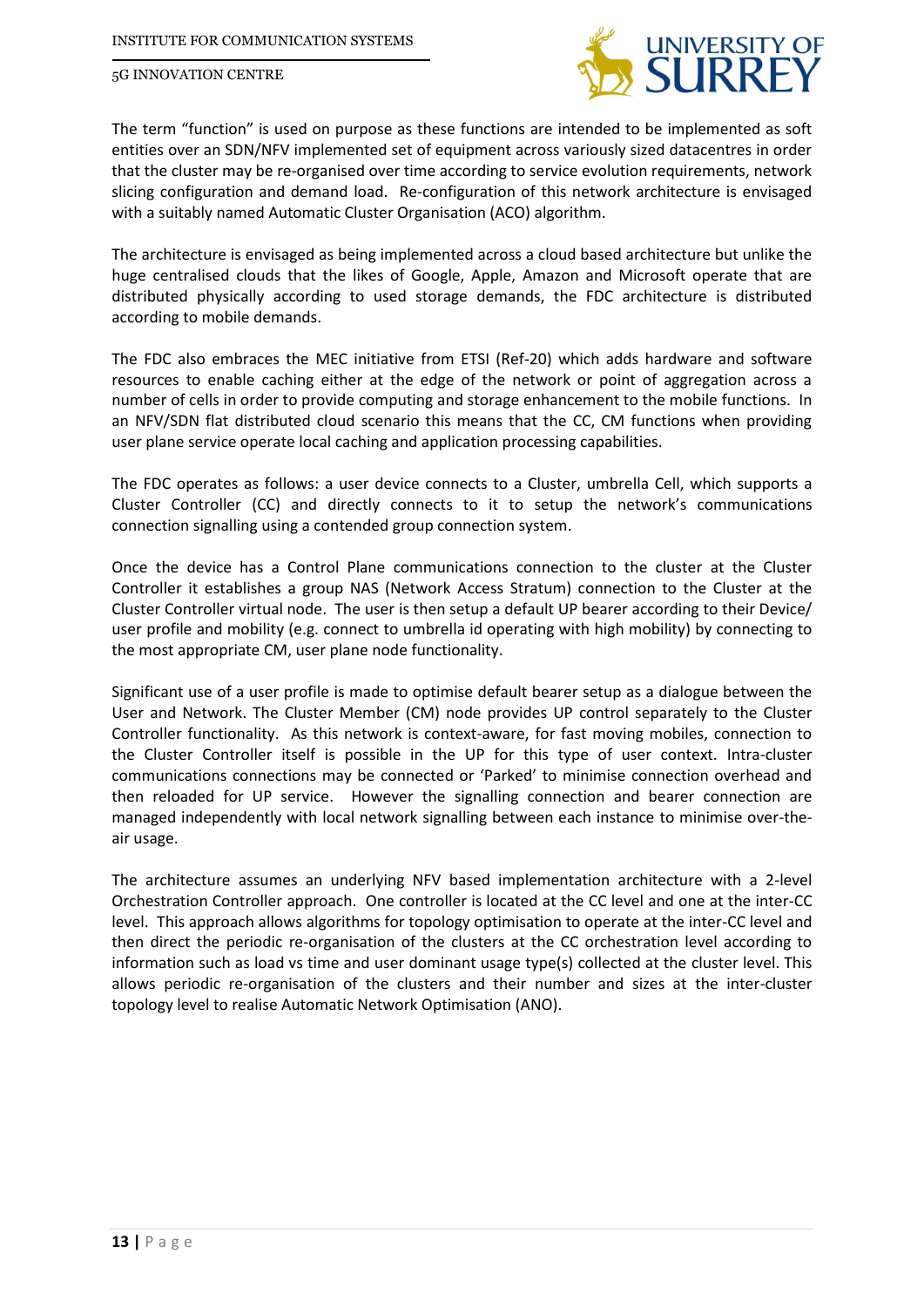



**Figure 7: Proposed FDC Network Architecture**

The Interface names for the FDC are as detailed in Appendix A The iC interface is for intra-cluster handover only.

Certain key aspects of the proposed FDC architecture are further outlined below:

# *Context Aware Networking*

The FDC network will enable contextual information to be exchanged by the network and between different users of the network in a controlled and secure manner such as using brokered certificates per group of information. The Subscriber Data Management (SDM) system that in previous mobile generations has remained HLR centric is envisaged to be extended to support user profiles, so that the user may share information selectively with the network in order to improve their user experience. It is proposed that each user will have a **User Profile (Upr)** that will be extensible in a negotiable manner to provide information keys into new applications and network SON algorithms to improve the network and user experience.

Whilst some basic and essential information is certainly required to be known between the device and the network, say as a soft form of the current SIM (to provide base network, user addresses and security information) a new user profile for 5G potentially offers much more. User profiles are provided to enable the provision of information object classes (IoC) to which the user may selectively allow secured access by the network, in order to drive new SON functions in the network or beyond to improve the users experience.

This capability enables secure user profile IoC trading/information enablement between the device, the operator network, device applications and service interfaces to a number of players including: operators, service providers, content providers, application developers and cloud providers. This capability will significantly enrich service provision/evolution in 5G.

*Connection Protocol Flexibility (Common Resource Connection Protocol)*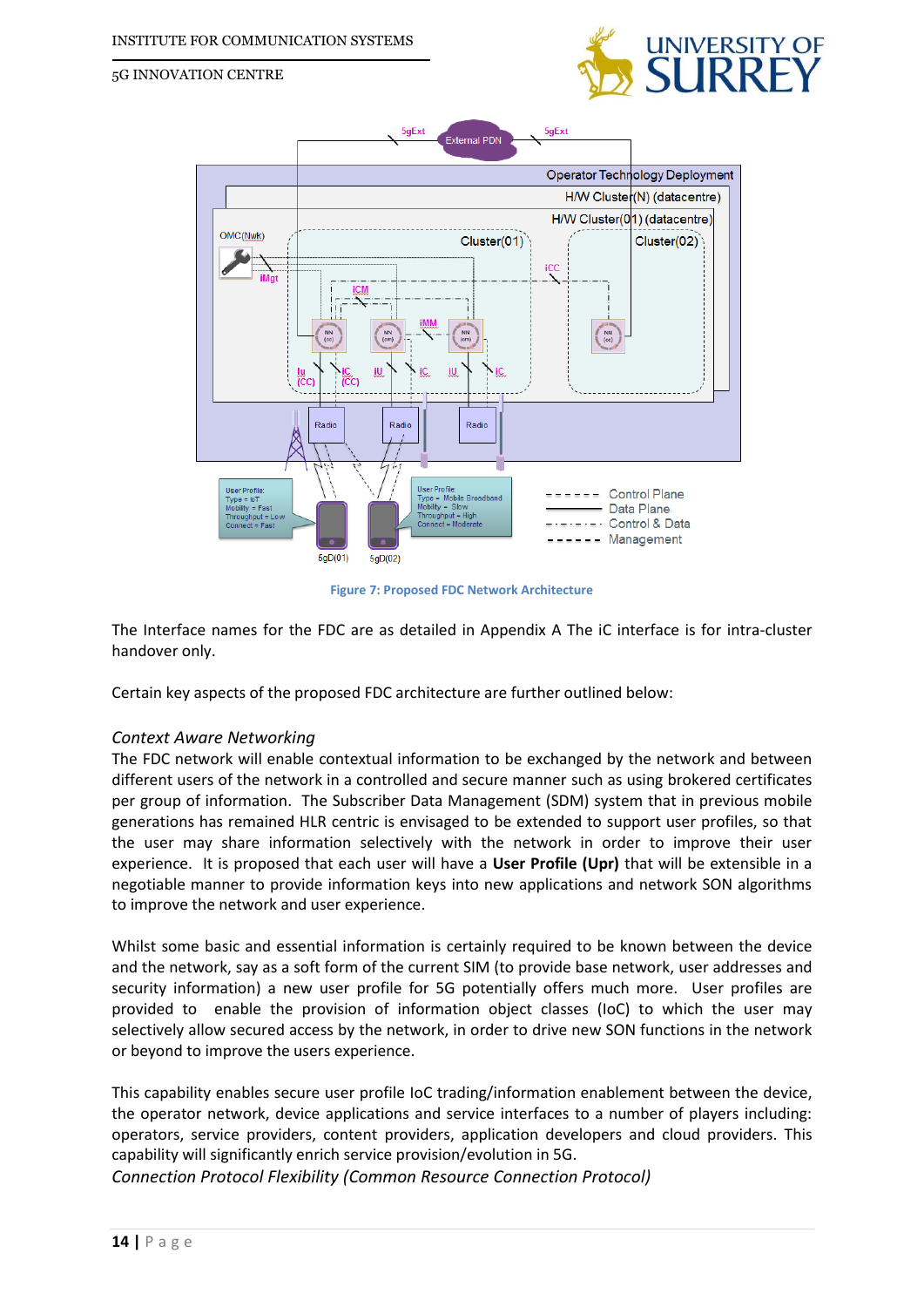

The FDC network provides a soft-connection between itself and devices in the form of a Common Resource Connection Protocol (CRCP). The CRCP, as an evolution of RRC allows multiple bearer types from multiple technologies to be combined to support one common, dynamic, virtual connection from a device towards the FDC network. The CRCP connection is managed across the available bearer types depending on user context and available communications bearers. The connection may at any one time involve simultaneous paths across one or more available communications technologies under the common control of the CRCP.

In this manner the FDC network enables the potential to dynamically operate simultaneous multiradio and multi-fixed access technology pooling, on a per user basis (multi-RAT/ FAT). The resultant available bearer pool formed is then operated using one or more of these bearers at a time (n x RAT/FAT) to best support the connection to each user locale potentially operated at the same time, as required, to provide always sufficient capacity for the communications task(s) in hand.

CRCP also provides group connections for signalling to make the signalling management across a group of users with a common context more efficient. In the user plane CRCP may also operate group connections for multiple devices at a time. One example of this behaviour is for a group of low capacity IoT devices, where a user dedicated connection is not essential. CRCP supports multiple levels of contention handling for 5G, including RACH, frame and message levels according to the service type requested (e.g. SCADA-like IoT is a special case that needs fast access but requires low throughput). Signalling is a different case again, often requiring fast operation but not necessarily requiring high volume through-put and usually requiring a highly robust bearer.

Broadband user access is a different case again, here we can afford slower access, but need very high throughput once connected and we can afford to be less robust as we are sending so much data volume that there is the opportunity to operate multi-level HARQ/ARQ mechanisms. Support for all of the above cases should be provided in 5G to enable a flexible communications network driven by contextual information from for example Extensible user profiles. Also there should be a dialogue between the mobile device and mobile user to keep the actors updated so that they can make best use of the available options on a well-informed basis.

For example when a user starts an HTTP connection the user is informed that they have for example one of the following options. The user or user proxy can then either choose a presented option or wait till they move or their communications environment changes to see if they can get better options.

Case0: e.g.: Poor RF mobile wireless, no Wi-Fi (expected speeds <300kbit/s, SMS, Voice and low speed internet access, expect some wait time or move north 100 yards)

Case1: e.g.: Moderate RF mobile wireless, but no Wi-Fi (expected speeds 10Mbit/s to 100Mbit/s, web page response for 100 objects  $\sim$  few s)

Case2: e.g.: Moderate RF mobile wireless, excellent Wi-Fi (expected speeds 100Mbit/s to 1Gbit/s, web page response for 100 objects  $\sim$  <0.5s

Case3: e.g.: Good mm-wave mobile wireless, excellent Wi-Fi (expected speeds 500Mbit/s to 3Gbit/s, web page response for 100 objects ~ instantaneous)

The CRCP protocol also responds to the other Upr context information, such as current device usage type (context) with relation to required mobility and current/ recent usage pattern. For instance if the user type is given as say 'work based, mobile broadband' then their mobility is likely to be low and their demand for bandwidth relatively high and so the CRCP protocol will at CP connection to the CC, assign the user to its closest small cell CM for UP connection. Alternatively, for a fast moving vehicle (FMV) such as a train, the user profile mobility information is updated so as to inform the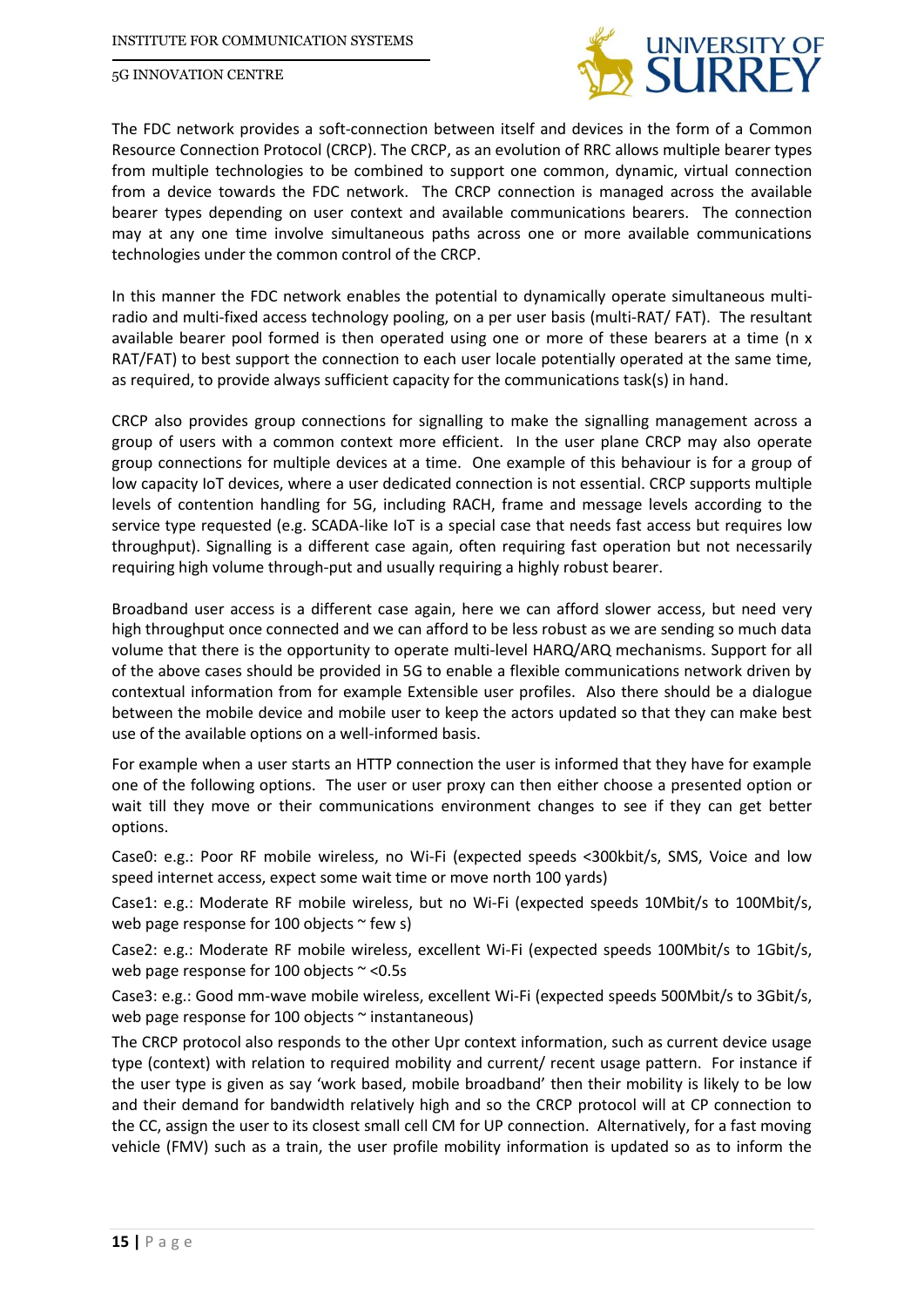

network via and it may choose to relocate the UP connection to the CC itself in order to support the fast moving nature of the users connection at a the umbrella cell/ CC level.

### *Content Optimisation*

The FDC operates an enhanced form of Mobile HTTP2.0 which examines each page object count and type before download, to establish the best settings to download the page. The FDC also operates a mobile-network optimised version of ICN and opens interfaces to deploy algorithms at each node that cache content based on shared user profile data and previous download history for overall efficient cluster-based content caching per user and per group and pre-loading control.

The goal of the FDC is to get user's data ready 'just in time' or with assistance from the user 'just for my today and now' focus, to alleviate some of the known limitations of cloud computing/ storage services such as delay. So the FDC operates its distributed service cloud so that it appears centralised to the user, but is intelligently distributed to keep user data close to the communications access anchor in each cluster as user moves across and within clusters.

#### *Group Broadcast services*

The FDC enables extended user profiles that provide the capability to securely and selectively operate a context aware network that can identify a) common events and b) common usage patterns and short term trends. With this kind of localised user and grouping of interest information, a network can quickly identify when a group of people all want to use/watch a particular dynamic content stream and dynamically collapse a number of identical unicast streams into one multicast stream periodically to meet a common crowd demand.

In this manner user profiles and context aware networking enablement can be used to improve some of the inefficiencies of previous, versions of MBMS (Multimedia Broadcast Multicast Service) and accurately trigger short term multicasting group setup. In this manner, on-the–fly broadcast resources may be setup and torn down according to this extra information, for example for sport and impromptu social gatherings and information/content sharing and broadcasting by web based dynamic postings employed to advertise using extended social media interfaces.

#### *IoT Classes*

The FDC supports a graduated IoT approach that acknowledges the massive installed base of IoT expected in 2020 and connects it into the evolving 5G infra-structure and peripherals. Today many high speed scanning telemetry systems (e.g.: SCADA systems) operate multiple static stations over unlicensed bands and use low cost equipment to operate. These systems often require multiple updates to a central control point within a minute and then require millisecond response time actuations once the reports are processed. At present, LTE is simply neither cost effective nor agile enough for this kind of application.

A new 5G SCADA-like enabled IoT framework is envisaged for the 5G FDC with fast control execution latency (few ms) using the enhanced connection management protocol CRCP. Enabling this kind of control system over 5G also enables the required IoT framework for evolving mobile IoT cases such as car and drone control systems such as Auto-drive, Auto-fetch and Auto-monitoring.

# *Predictive Signalling*

The FDC uses location and user profiling to operate predictive signalling and signalling optimisation in the form of "memory-full" NAS messaging to reduce signalling load. In particular mobility updates and paging are minimised in CRCP idle/parked mode(s) and a reduction in measurement reporting during connected mode can be realized where the mobile is empowered to make their own handover decisions after demonstrating good handover prediction behaviour.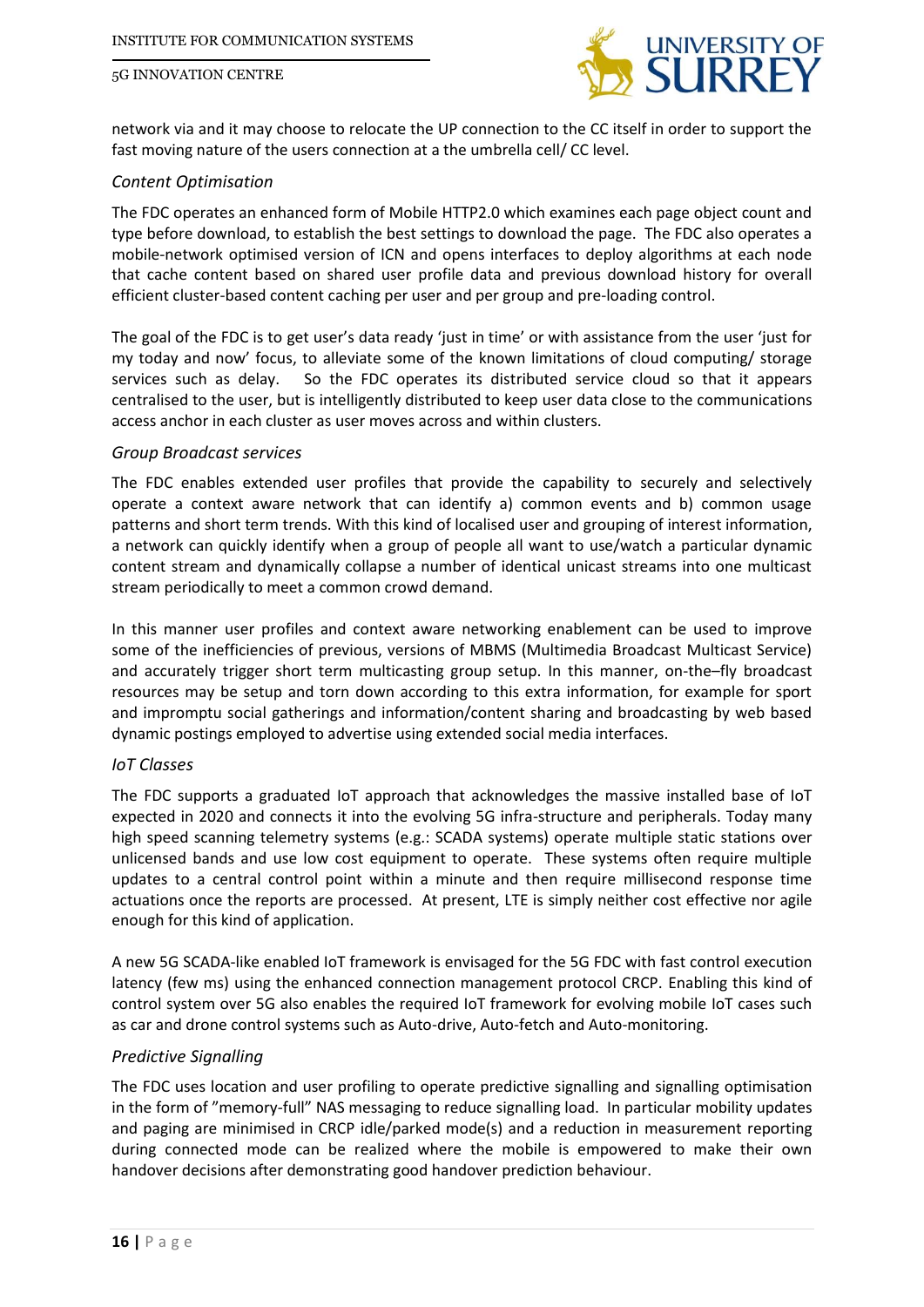

# *Legacy Support*

The FDC control plane anchor is operated at the CC function, which is instantiated on a per cluster basis and realises the 5G CP features detailed in this document in association with other CM nodes that primarily support UP and user UPc functionality. However, a 5G network still needs to operate all of the traditional basic mobile services of an LTE network and so when the current radio and network conditions are not able to support all of the 5G enhancements, the FDC is able to operate as follows:

- i) As performance degrades due to localise network or RF issues, the UE and FDC network revert to LTE-like basic network signalling (EMM for mobility and ECM for network connectivity) and UP services are scaled back using MDP, UPc control. This happens as long as there is still 5G coverage.
- ii) If the device eventually moves into an area that does not have 5G coverage then it is assumed that the mobile can detect underlying LTE coverage and performs a handover from 5G to 4G.
	- $\circ$  for the CP, handover is effected using network controlled enhanced EMM procedures between a CC and an MME.
	- o for the UP, handover is effected using UPc and SDN flow updates that are exchanged between the 5G UPc at the CC and/ or CM nodes towards the EPS Session Management (ESM) protocol at the MME and SGW, which are evolved for LTE to include a UPc network interface extension to SDN to interwork with 5G/MDP.

Mobility managed legacy interconnection to earlier 3GPP generations such as GSM and UMTS are seen as costly in terms of both multi-RAT measurements and interworking in the network. In the 2020+ network timeframe, it is assumed that LTE will have rolled-out sufficiently to provide complementary alternate wide area underlay coverage for 5G. It is assumed that if an area has 5G coverage with only underlying GSM and/or UMTS coverage then a re-selection is envisaged by the mobile, rather than a handover, but details are FFS.

# *Security Framework*

A 5G Network such as the FDC will inherit the best of the security aspects of LTE and its predecessors such as: device, SIM and message authentication, IMSI privacy and message integrity checking. However, the biggest enhancement for a 5G security framework is enabled by flattening the network to a single layer hierarchy in the FDC network architecture enabling ETE stream encryption between the UE and the UP connection point in the network (CM or CC). This is also true for the CP which is also single layer in the form of the CC. It is further envisaged that each IoC of the Upr is able to be certified individually and brokered to other parties such as the operator network or another service provider under the control of the user by a certificate broker or agent. This capability provides the user with selective context and profile information control for all extension information used to drive 5G algorithms in the network.

# *RAN Flexibility (ability to support different RAN architectures)*

The FDC assumes that according to deployment locale, the FDC will need to support multiple RAN architectures. The FDC assumes a predominately CP point of attachment to Umbrella Cells overarching clusters of cells or TRX points with predominately the UP provided through the underlying smaller-cells and/or TRX points. The FDC needs to support all three types of RAN architecture (C-RAN, D-RAN and H-RAN, see [Figure 8\)](#page-17-0) for good geographical coverage across rural, urban, suburban and dense urban topographies. This is because fibre connectivity to the home or even to the kerb/cabinet, is not ubiquitous in most (say) EU countries and is unlikely to become cost effectively so by the 2020 timeframe.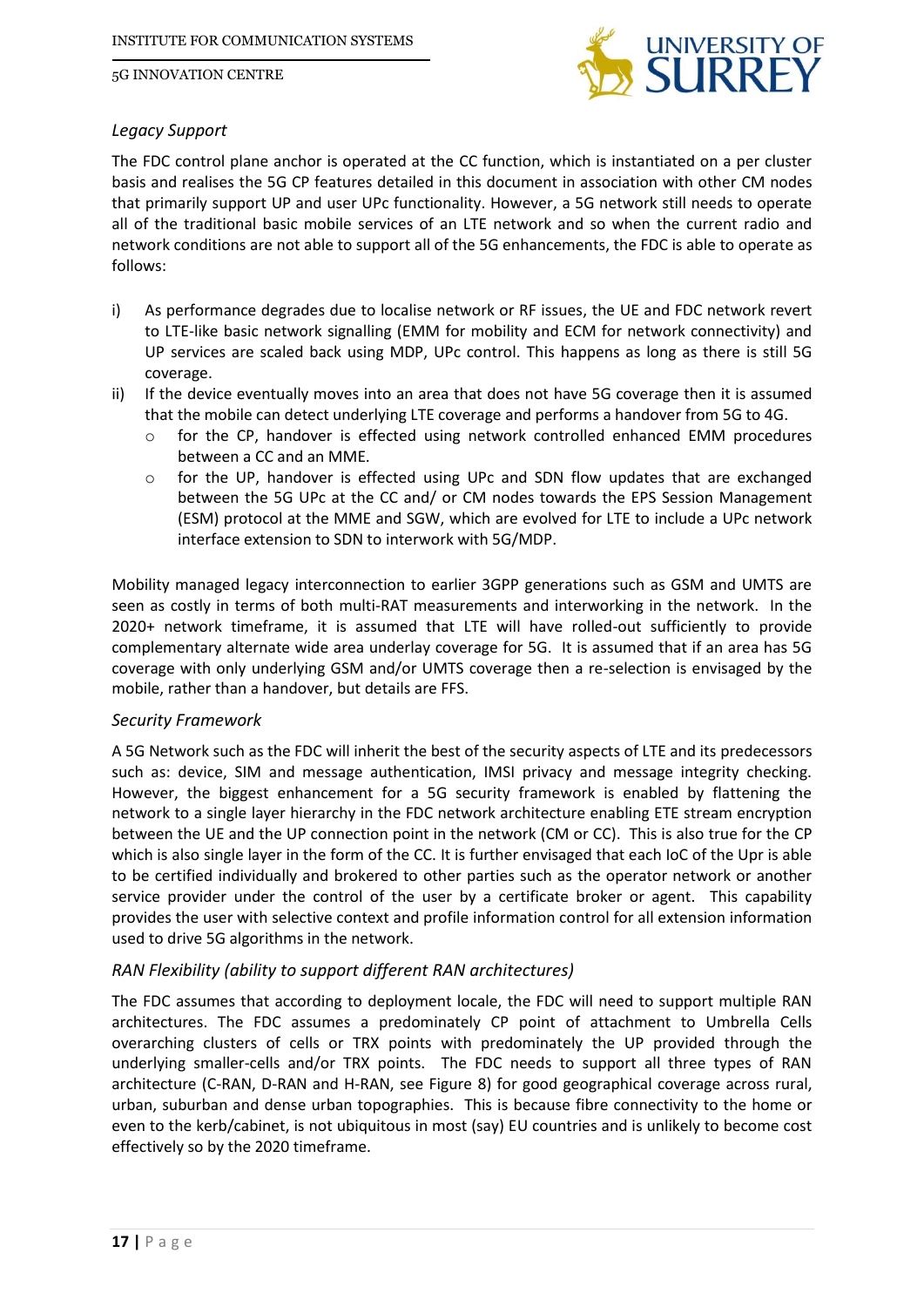



**Figure 8: C-RAN, D-RAN, H-RAN Architectures Supported by FDC Network**

<span id="page-17-0"></span>As such we note that the FDC should have a common RAN recombination point for all types of supported RAN. It is envisaged that this common RAN connection point will always be the MAC/PDCP level. It is assumed that conventional D-RAN base station type of 5G evolved Radio Equipment will still need to be operated in very rural environments and that they will pass through full MAC/PDCP level SDUs to the FDC network. It is assumed that Cloud-RAN RRU/BBU types of Radio Equipment (capable of waveform combining) will be operated for 5G in dense urban environments.

It is also envisaged that 5G will operate Hybrid forms of Cloud RAN that do not perform waveform combining but operate some form of hierarchical BBU based MAC/PDCP level combining towards the FDC. As such the FDC is envisaged as a "flat", 5G architecture that will sit on top of this plethora of different RAN architecture options but that they will all provide a common logical MAC/PDCP level point of attachment once the potentially multi-point, multi-cell radio signals have been combined.

# *User Plane Split*

In the network layer we are proposing that there are likely to be 2 of these RAN recombined connection points. Most current thinking on operating these two network connection points is that one is supported by umbrella cell connection exclusively for CP network services and the other is for serving the small-cells or RAN-points providing exclusively UP network services. Alternatively, in our proposed cloud based network architecture, we argue that in most cases (as often in our business) what is required for any practical usage of such a system is to support a softer approach where exclusive CP and UP is evolved to a softer set of assumptions which means that the umbrella cell is predominately used for the CP and the smaller cell is predominately used for the UP. We also appreciate that there are service use cases where it is advantageous for, for instance, the umbrella cell to support UP traffic albeit at a potentially lower data rate and with a higher mobility.

# *Transmission considerations*

# *RAN inter-connection*

It is envisaged that the FDC will connect to the different supported RAN architectures using several different front-haul and traditional backhaul options. For C-RAN in dense urban areas, common single mode fibre is physical medium and CPRI the L1 de-facto format standard for today's technologies. However with significant expected reductions in frame length and waveform combining techniques and a TDD based radio system anticipated for 5G , it is expected that cells (or multi-point deployments) will be deployed as clusters in dense urban areas and brought together to a local central point to be all sent over the same DWDM fibre back via OADM/ROADM infrastructure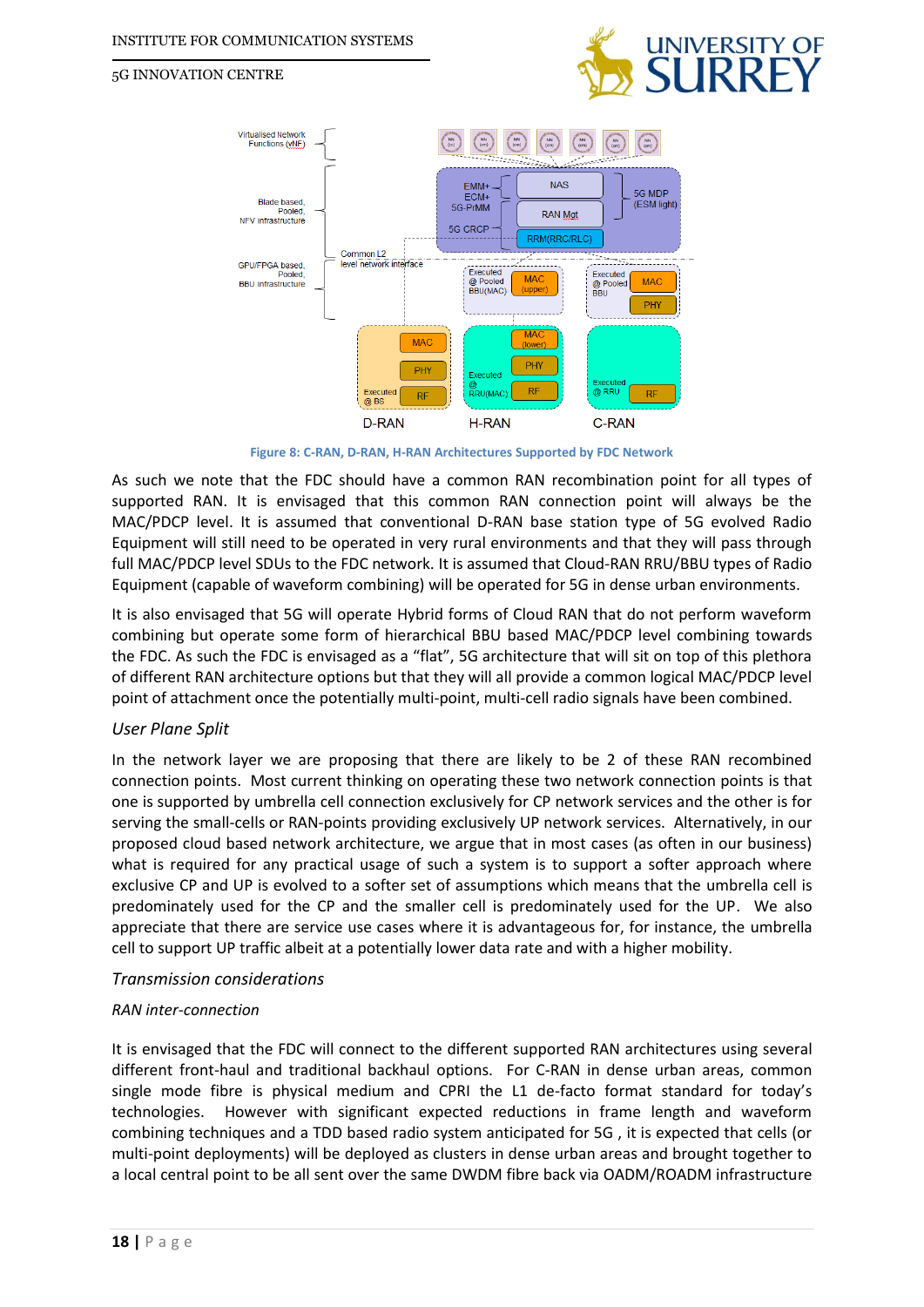

to the same BBU element for combining at the target datacentre in order to minimise delay variation and enable constraints on BBU buffer implementation which is likely to be requires as frame duration moves towards the us level.

It is expected that governments wishing to stimulate their economies will invest in significant fibre network extension programs for the 2020 timeframe. Economies are now all notably driven by their communications infrastructure and with a move to ubiquitous wireless rather than wired access, provision of sufficient fibre backbone services in a country is now critical to a nation' economic success.

For D-RAN/H-RAN it is expected that fibre will again be used where available, but where it is not cost effective it is expected that millimetric backhaul is likely to be employed for the last 200m or so of transmission as one or more hops, employing some of the recent and evolving backhaul techniques from the IEEE for example one of their stated targets is to investigate the possibilities of 30Gbit/s over 60GHz with again local concentration back to the nearest fibre connection point.

D-RAN in areas where it is not cost effective to deploy Fibre or mm-wave is likely to adopt the same overall backhaul topology approach using available wired line connection or pairing to existing connections and adopt G.fast similarly over ~ 200m to 500m with expected rates of a few hundred Mbit/s to 1Gbuit/s to a central office or new mm-Wave concentration point then back into fibre.

#### *Network Inter-connection*

Datacentres are expected to be intra-connected at L2 with 1, 10 and 100Gbit/s Ethernet based technologies and evolutions. IP transport between servers is envisaged as being maintained at a minimal level to reduce transmission and session overheads and wherever essential operating UDP as the prime transport with ARQ strategies built in only as necessary. Traditional, usual VLAN and default gateway approaches from the IT world are also minimised wherever possible operating dedicated dynamic L2 paths as required. Inter-Cluster connection is optimised so that clusters with the largest inter-cluster traffic are instantiated at the same datacentres using automatic network optimisation (ANO) strategies. It is envisaged that all connections between datacentres will be optical, with dynamic L2 path control.

Strategies to optimise transmission efficiency in the FDC era are anticipated as follows:

- i) Seek to keep transmission at L2 wherever possible
- ii) Operate UDP with simple ARQ mechanisms at datacentres
- iii) Operate dynamic L2 path control for all bulk persistent paths for intra and inter-datacentre communication
- iv) Where necessary, over the L2 paths available, operate selective soft session and flow management between server blades, using SDN and its evolved versions
- v) Operate SON-Automatic Transmission Optimisation (ATO) algorithms and SON Automatic Network Optimisation (ANO).
- vi) Minimise the number of direct requests to the internet/ external PDNs through extensive caching of content, IoT, management and profile data for maximum localisation.
- vii) Minimise inter-Cluster Handovers and repeat internet/ external PDN request, through regular ANO re-organisations of the cluster and inter-cluster topologies and ATO to drive the config of dynamic, optimised bulk transport L2 paths according to diurnal load, mobility and context usage changes.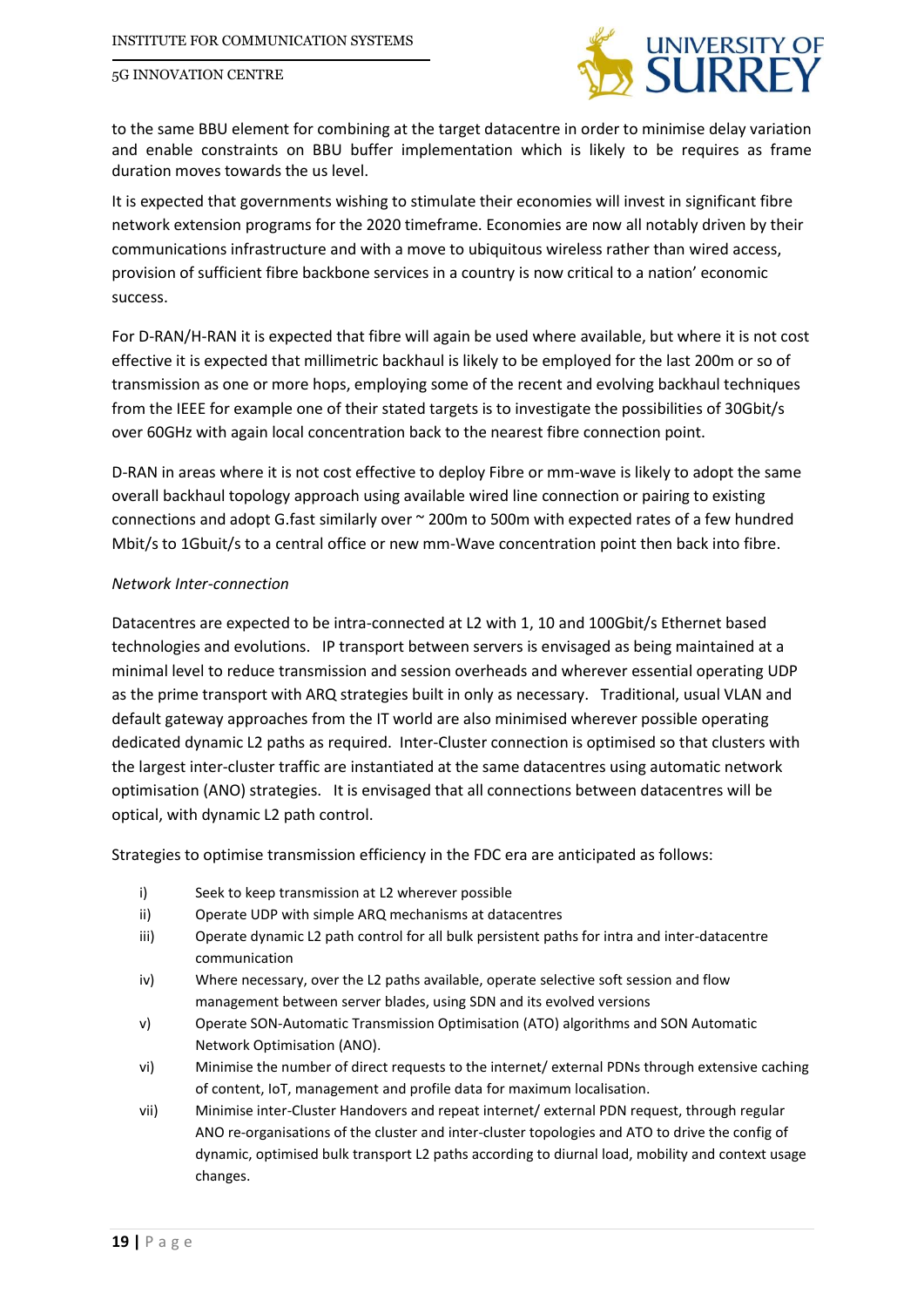

In addition to these strategies for transmission, it is expected that mobile SDOs will need to work closer with Network SDOs in order to shape and evolve the usage of the internet and IP protocols to better interwork with 5G mobile systems as network latency is increasingly an equally important part of the ETE performance as the actual Radio system itself.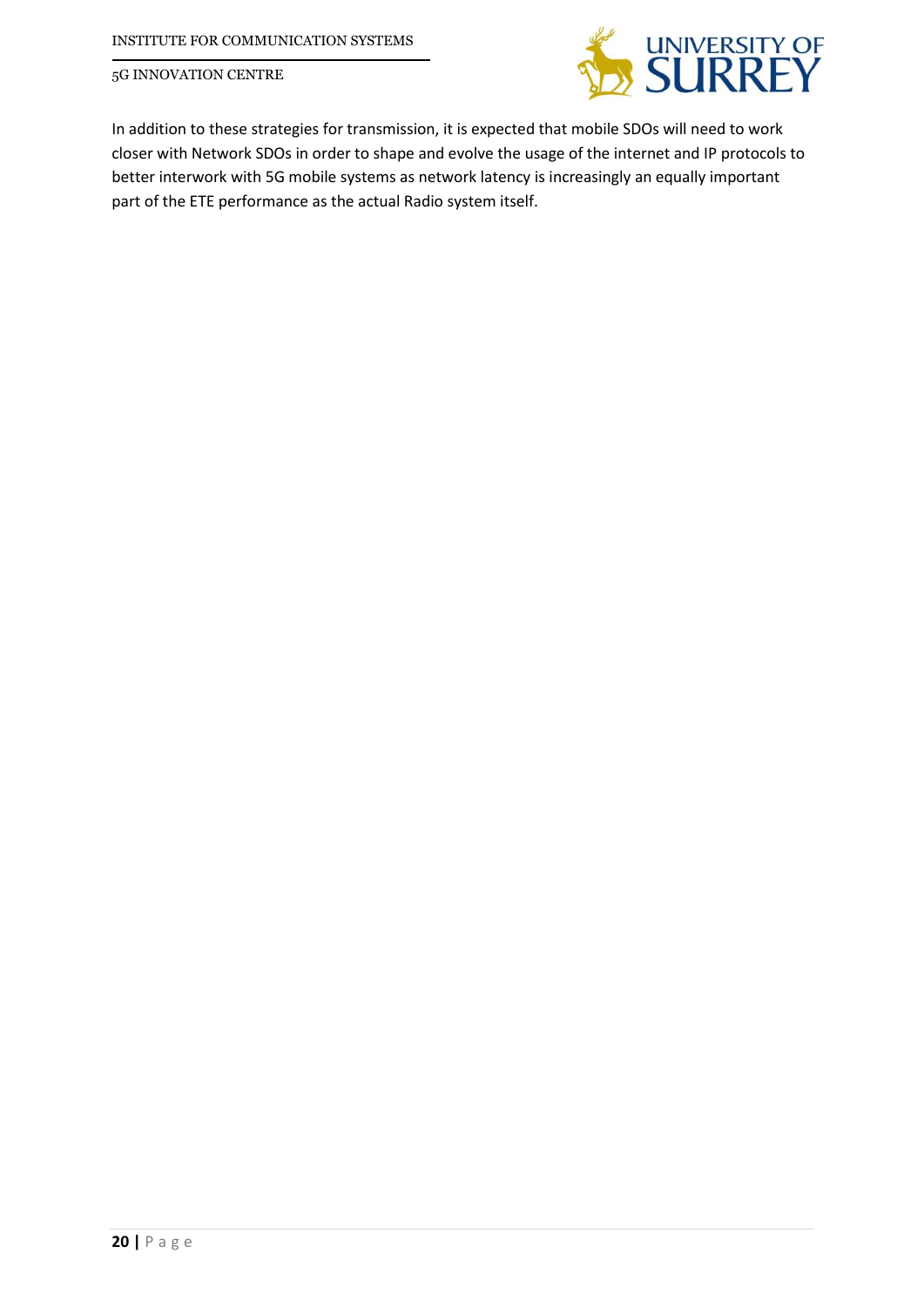

# **Initial Analysis Results for the FDC Concept**

The 5GIC architecture research team have analysed most of the fundamental principles through simulation studies with some encouraging results on performance enhancements over previous generations. Some of the key high-lights are listed below:

|  |  | <b>Table 2: Initial FDC, 5GIC Analysis</b> |
|--|--|--------------------------------------------|
|  |  |                                            |

| <b>Aspect Researched</b>                                                                                                                                                                                                                            | Improvement                                                                                                                                                                                                                                                                                                 |
|-----------------------------------------------------------------------------------------------------------------------------------------------------------------------------------------------------------------------------------------------------|-------------------------------------------------------------------------------------------------------------------------------------------------------------------------------------------------------------------------------------------------------------------------------------------------------------|
| Signalling reduction in RRC Idle mode through the<br>application of Predictive signalling (PrMM)                                                                                                                                                    | 80% reduction in paging and mobility updates                                                                                                                                                                                                                                                                |
| Signalling reduction in RRC Connected mode through<br>the application of Predictive signalling (PrMM)                                                                                                                                               | 40% reduction in Measurement reporting                                                                                                                                                                                                                                                                      |
| Evolution of Attach to Association                                                                                                                                                                                                                  | Adds context awareness to the mobile network<br>to decide the best connection point for the<br>current context of the user (current: mobility-<br>entropy<br>and<br>services<br>required,<br>recent<br>behaviour ).                                                                                         |
| Adoption of optimised CRCP and moveable User Plane<br>connection point                                                                                                                                                                              | Reduction of connection from >100ms in LTE to<br><30ms in FDC<br>Reload approach affords reconnection in 1-5ms<br>Much faster Connection handling of this<br>architecture and operation of CRCP enables fast<br>IoT use cases to realise ms speed actuations.                                               |
| Application of memory-full NAS IE caching.                                                                                                                                                                                                          | Up to 50% reduction in mean message sizes for<br>70% of all cases                                                                                                                                                                                                                                           |
| <b>Edge Caching</b>                                                                                                                                                                                                                                 | 10% of all content can<br>be predictively<br>preloaded based on medium term download<br>history tracking, resulting in significant latency<br>improvements for Video content downloads.<br>This accounts for 90% of all content requests to<br>some sources we have analysed.                               |
| Mobile HTTP page download latency reduction                                                                                                                                                                                                         | 30% faster than HTTP1.0<br>(greater gain for most commonly requested<br>pages than measured for SPDY analysis)                                                                                                                                                                                              |
| IoT latency Reduction:<br>Operation of Group Signalling<br><b>NAS</b><br>for<br>connection<br>Operation of Group IoT UP connections<br>Static IoT profiling                                                                                         | All following 80% faster than LTE:<br>- from Idle to operational user plane<br>loT report time<br><b>IoT</b> activation time                                                                                                                                                                                |
| Flexibility afforded by End to End separation of User<br>Plane and Control plane elements as the CC and CM<br>over a soft NFV/SDN implementation Architecture<br>enables Automatic Cluster Re-organisation according to<br>service and demand loads | i) enables slicing in the vertical axis<br>ii) enables dynamic clustering in the geographic<br>(horizontal) axis<br>(see Ref-21)                                                                                                                                                                            |
| Flattening of the network hierarchy and flexibility to<br>deploy tenets of 5G SGW, PGW functionality either<br>separately or in integrated form at CP or UP nodes                                                                                   | Multiple collapse of GTP tunnels affords ~ 35%<br>tunnel overhead reduction end to end in the<br>user plane<br>Enables moveable breakout options either at<br>CC or CM level for user plane enabling<br>advantage to be taken of local breakout<br>options whilst maintaining full admin control<br>via CC. |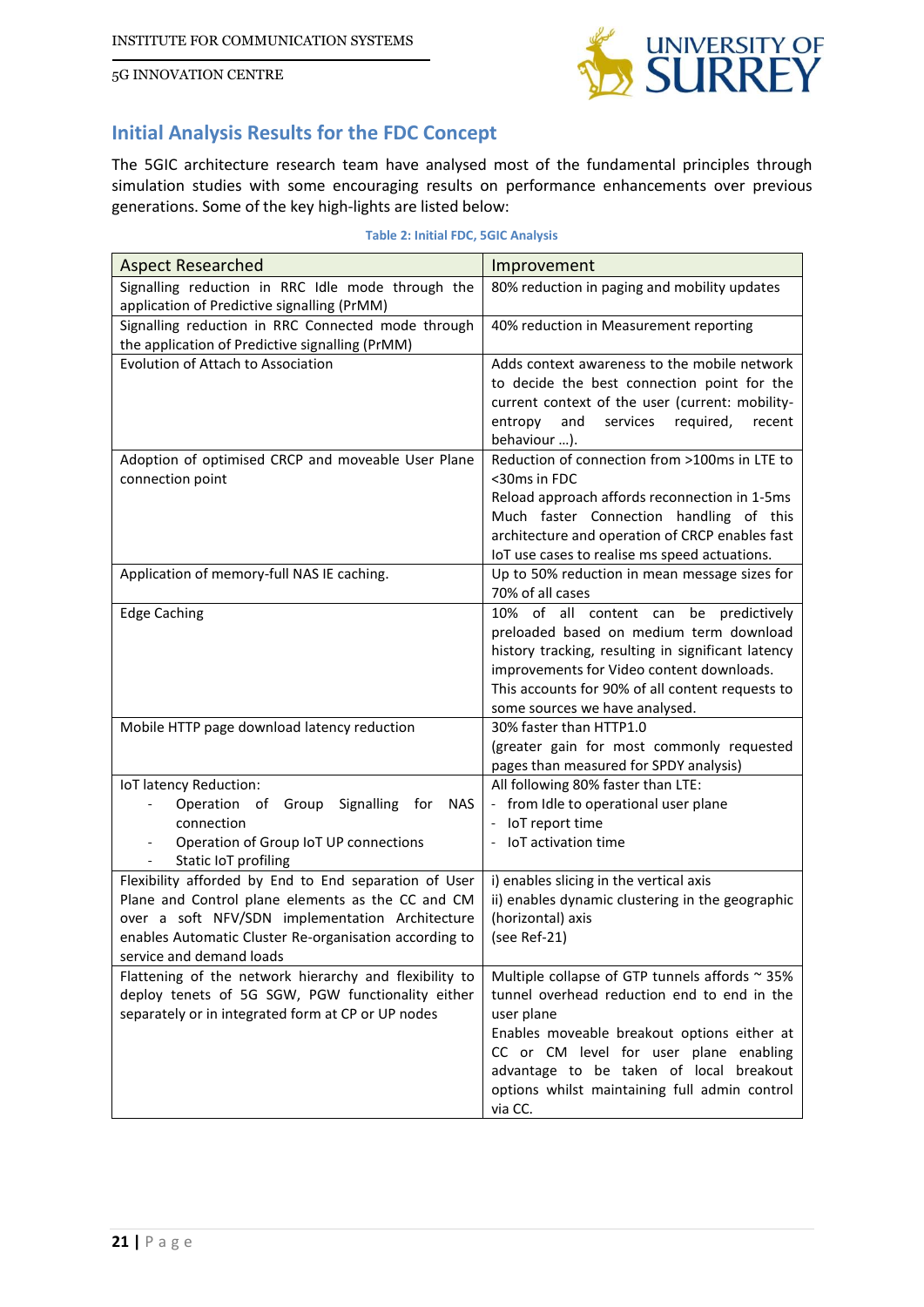

# **From Architecture back to Visions**

To make this new architecture tangible for the consumer we take three illustrative use cases to demonstrate the transformation of user experience the new architecture can deliver.

# **Use Case 1: "a more connected/ uncluttered computing experience".**

# **Today**

At work, most users connect a laptop or desktop to a screen, keyboard and mouse and operate applications that are installed onto that machine. This mode of computing requires constant software updates, careful management of backups of critical data and solving frequent IT issues with IT support staff for communications and hardware conflicts.

The monitor is LED based but still quite power hungry and not touch screen, the mouse is wireless but battery operated and the keyboard gets dirty quickly. A typical computing worker frequently has to switch between Wi-Fi and wired connectivity as they move between meeting rooms and they still find themselves carrying quite a few cables and adaptors for all eventualities. At home the worker typically has another machine and has to adapt the work laptop to the UI equipment they have at home. The home equipment is usually different to that at work and does not always connect without some re-configuration. Similarly when the worker travels they have to adapt to many different environments and interface equipment (e.g. projector, monitor, display screen).

Most workers use some form of cloud but these are currently highly centralised and often the communications from a remote point is not as good as at work and the worker finds themselves often waiting for downloads when at a non-work location.

# **Future:** 5G Nomadic Cloud Computing (home, office, 'out and about')

The future should see much improved Human Interface (HI) equipment pods, with more universal communications interface(s). This 5G enabled HI equipment will operate over a number of RAT/FAT interfaces that 5G supports and will be conversant with a CRCP operating in the 5G-FDC. With the net effect that frequent docking/cabling swaps per location will cease whilst still remaining secure. It is envisaged that Mobile computing interface devices (currently either tablets and/ or mobiles) will seamlessly connect to a variety of HI equipment operating security tokens wherever the users HI pods are located. Additionally when travelling or moving around the workplace, for a small fee or for a secure free issue system from a hotel or conference/meeting room the user can obtain a security token (potentially also wirelessly/ or by landing web page) to connect to a visited HI pod. So, wherever a user takes their chosen device they can simply and securely connect to their chosen network provider and use the local HI pod and access their applications, services and information anywhere.

Once online at the users owned or visited HI pod, their device (which probably already has working copies of all most recent documents) checks that they are the most recent copies using the 'recent information list' on their 'user profile' with their distributed cloud reference store and they start working. Their social network, email, documents and personal 'most recently used stuff' is at their device when they need it, where they need it.

Their device has a medium amount of processing and storage and all demanding computing is operated at a local piece of their chosen supplier with their selected applications (here, the cloud provider may or may not be the users communications provider). The users deep store information can be accessed on-line at a moderately slower but useful pace.

The index of all the users stuff is stored securely by their provider cloud and/ or communications provider as a User Profile with their preferences and tokenised classes of usage information that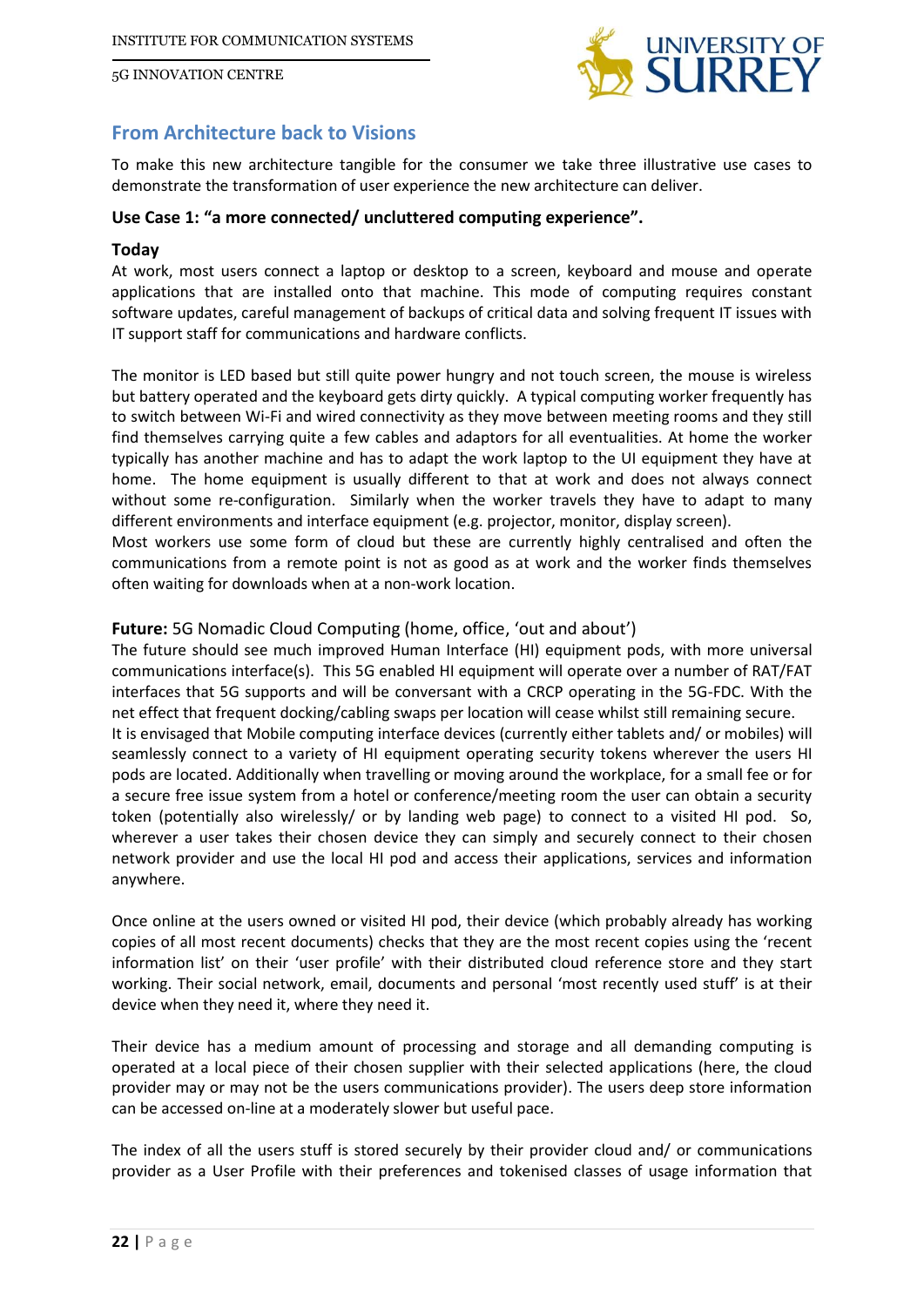

they can securely and selectively chose to share with them depending on benefit/ value to them. When a user moves on from a given location/ HI pod they just take their device with them. This is just the same as for a mobile device today, but the difference is that now the mobile device is also the gateway to all of their connected stuff, their preferences and stored regular behaviour whilst they are connected.

The user no longer needs to have multiple devices, the costs for hardware are lower and maintenance is managed centrally with online support, at all times. The user employer provides the HI pod at work and the user provides their own HI pod for their home physical location(s) or customisable vehicle interface and in both cases the users device seamlessly connects wirelessly to the user's BYOD (Bring Your Own Device). The user profile may be moved in a secure manner to a number of devices by paired security tokens/certificates and further security tokens are used to secure interaction with the users personal and work distributed cloud(s). A user's communications provider may be two fold (the user and their employer) or funded by the employer alone. The Communications providers are supplied most of the employer owned Work User Profile on a secure trust basis and the users select what of their Personal User Profile they chose to share with their providers.

The communications provider uses the User Profile(s) to decide the users '5W's,

**What** is stored/operated/ executed?

**Where** it is stored/operated/ executed?

**When** the user needs the information?

**Why** the user needs information?

**Who**/what the user's information is provided to?

The holistic distributed cloud environment is serviced with multiple- communications services that are managed into one connection towards the user's device that is dynamically managed according to their 5Ws and their User Profile(s). Information is always there just in time using selective edge caching.

# **Use Case 2: "More useful, integrated and extended IoT environment".**

# **Today**

Many utility companies want to put "a small box in a consumer's house" or "a small controller" in their house that gives them very small insights into how they use their utilities that they probably already know about and only really save them money if they connect up many more devices in some form of control loop that will not give them any real payback for 5 years.

They could buy the latest thermostat controls integrated into Apple  $TM$  or Android  $TM$  or suchlike equipment, but it's quite expensive, doesn't do much and is not that well integrated into their devices unless they sign up with a big player who really just wants their behaviours for their latest marketing campaign so they can learn how to sell the consumer more stuff. Again this costs quite a lot and does not integrate easily with their typically existing 10+ year old home. Scanning Control and Data Acquisition (SCADA) systems are usually operated over wired Ethernet on a campus or some form of proprietary wireless bus or low power unlicensed radio to control a closed loop plant feedback system. These systems work well but are proprietary in nature and have to be cost effective to operate or the control system stays manual. Some of these slower IoT systems are deployed over custom implementations of mobile networks.

#### **Future**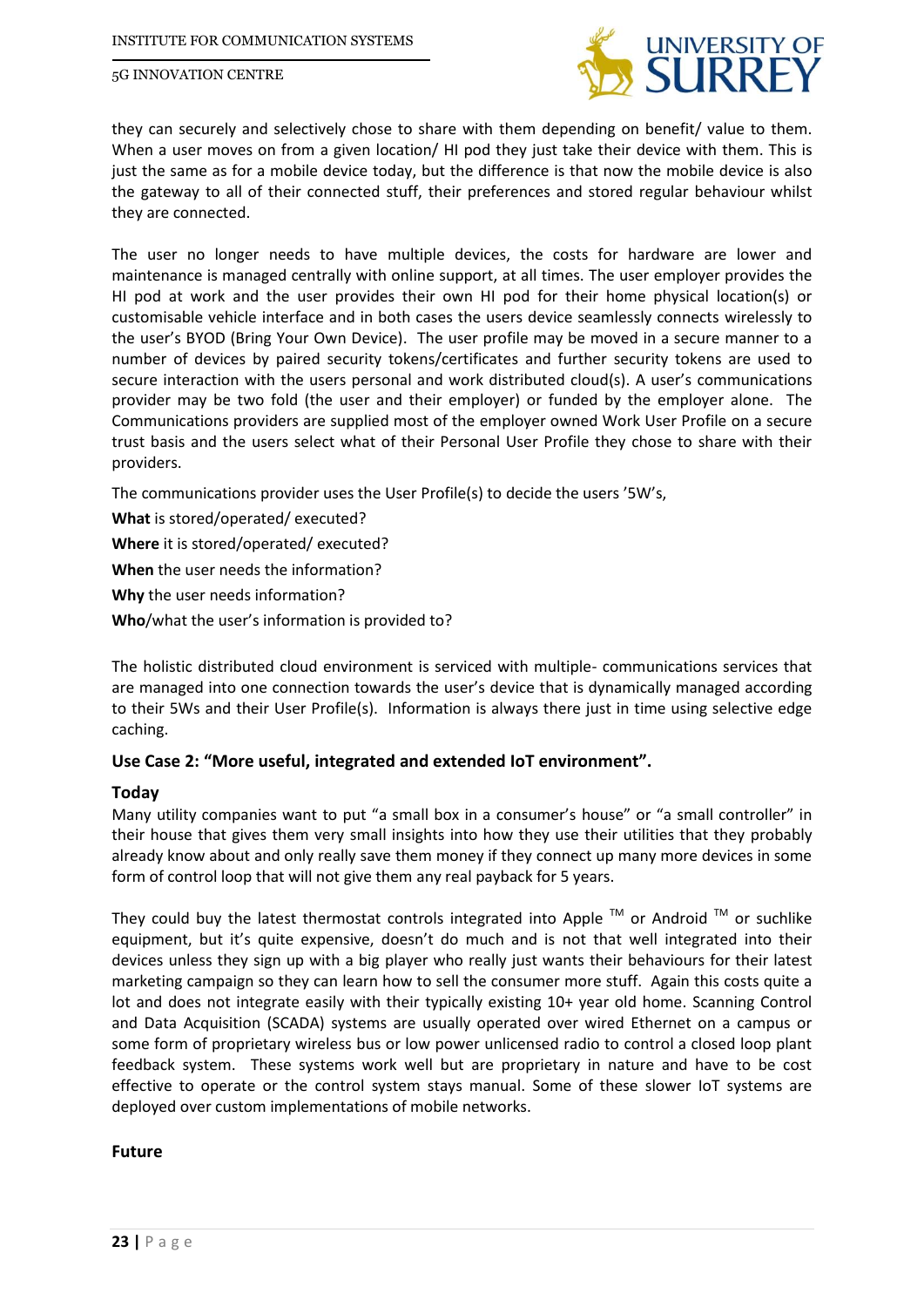

Metering applications are integrated with the 5G network cloud and may be securely accessed on a selectively enabled basis via a consumers User Profile (be they corporate, machine or individual human). The access time on 5G is much shorter than previous generations so that SCADA-like applications and Auto-Drive applications may now be integrated with ones connected lives with extended User Profile, Information Object Classes to support them. Legacy IoT devices may also be addressed via IoT communications gateways to the legacy systems from 5G and their data appended/linked to ones cloud in a secure manner. Also with the advent of wireless integrated Wi-Fi to the 5G holistic communications interface the higher layers of the 5G network protocols enable these devices to be seen as authenticated 5G devices through a legacy gateway.

# **Use Case 3: "My content, faster"**

### **Today**

A consumer can download what a regular content producer/ provider partner pair advertises on an internet page over their subscriber mobile network or download the same over their home network. A consumer adds their selection to the download queue and waits their turn for their download from the central store. If this is not very local then they wait quite some time.

### **Future**

A consumer select what they want to download from a Content Centric Network (CCN) or Information Centric Network (ICN) advertisement page that does not operate centrally, but is aware of their preferences, typical behaviour and knows where they move between in terms of communications Wi-Fi access points, mobile base stations, and their home location. The consumer's profile knows where they are and searches for content according to 5Ws knowing where they are and if the content has recently been downloaded in their area, it downloads from there and not centrally which is a faster approach than today.

Over time the 5G content and Context aware network learns where a consumer is in a typical day (and by their location if this is not a typical day or one of their typical days) and if it is a typical day and they are close to a convenient and high speed download point it downloads their content when they are close to this optimum download point. If they want the content now and the download point is not good they can still insist they get the content, but the network tells them it will be slightly slower and offers them alternative approaches like move 20 metres towards the canteen and it will be faster etc. The network is in effect in active dialogue with them and so it can negotiate for an optimum 5G experience. But overall their content download experience is faster than without ICN/CCN and Context Awareness.

#### **Conclusions**

The drivers and key requirements for a 5G architecture evolution have been described and a new model to meet these requirements has been presented based on a flat distributed cloud approach (the FDC).

The proposed architecture is designed to be able to adapt to user service requests according to user and network context and be able to respond to demand such that user perception is always managed to best meet each request with the available resources.

The architecture has built in support for advanced content management features and IoT, both of which are major drivers for the 5G timeframe.

All of the RAN architectures envisaged in a 5G timeframe are supported in any combination by the proposed common FDC network architecture and it is able to operate communications connections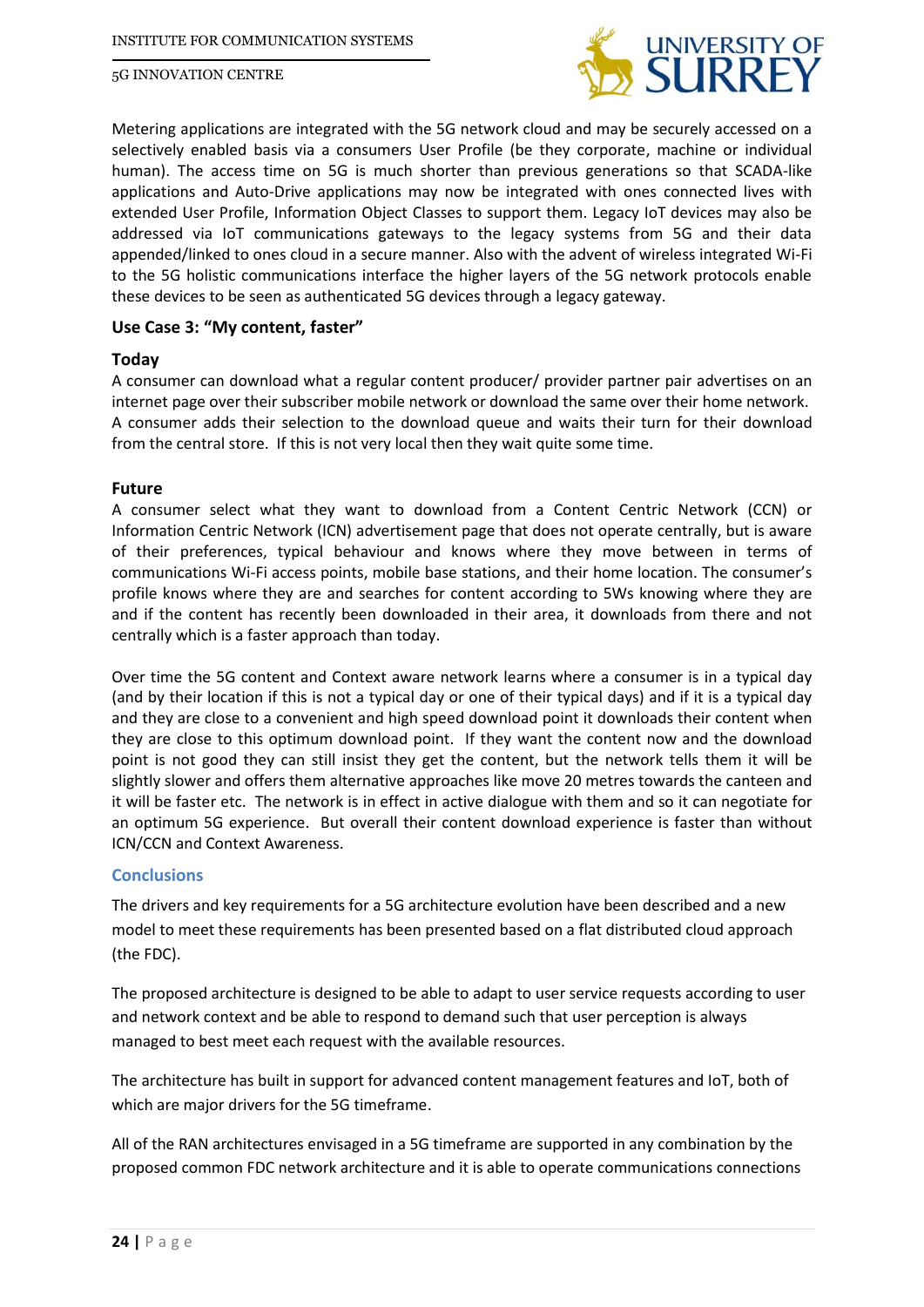

across multiple bearer types and access technologies using a new, flexible and context aware protocol (the CRCP).

# **5GIC Research**

The 5GIC will continue to develop the FDC network architecture as we evolve our simulations into emulations and confirm the key tenets of the architecture on 5GIC Network Test-bed at the University of Surrey.